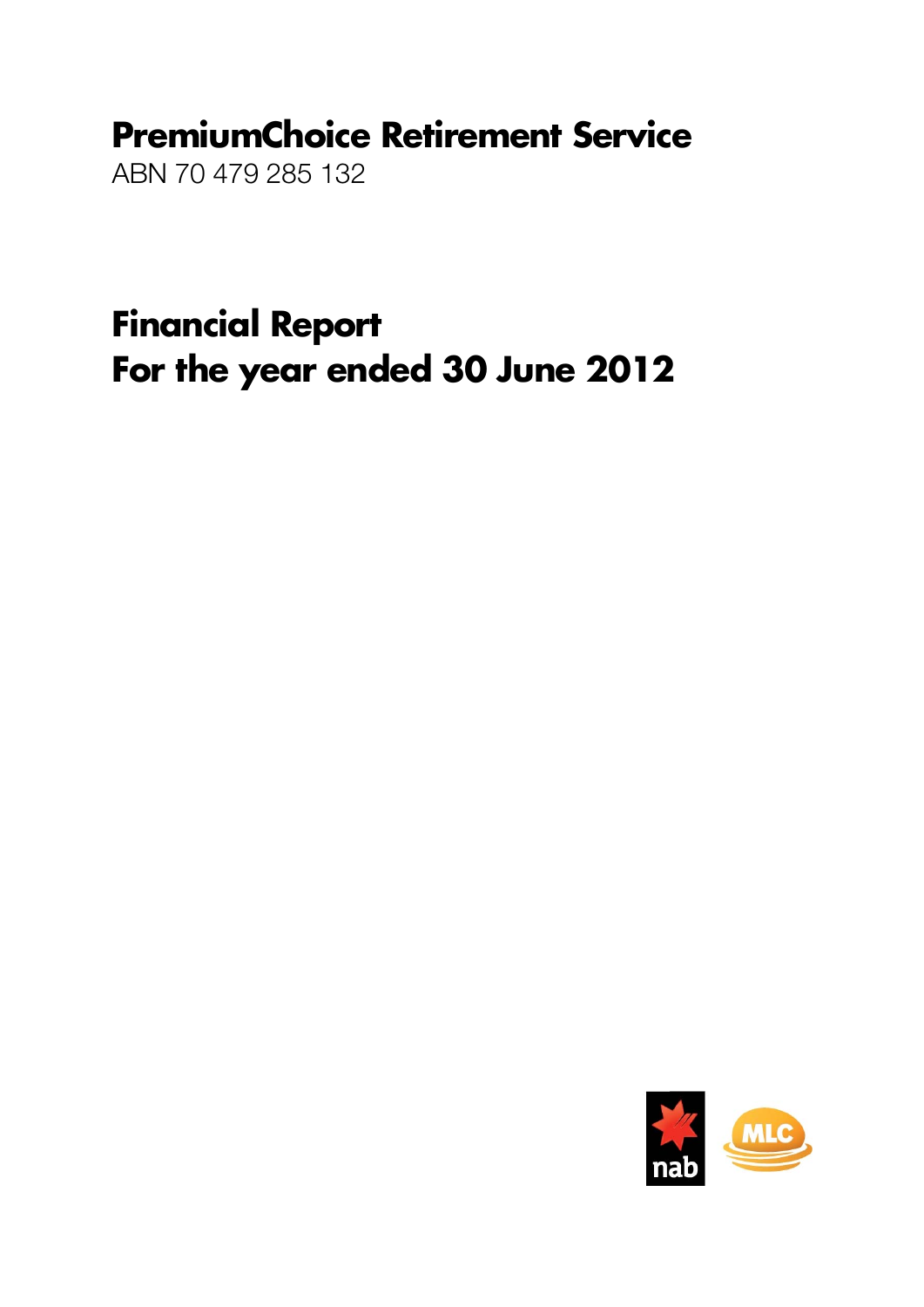# PremiumChoice Retirement Service Table of Contents

|    | <b>Statement of Financial Position</b>     |                |
|----|--------------------------------------------|----------------|
|    | <b>Operating Statement</b>                 | $\mathbf{2}$   |
|    | <b>Statement of Cash Flows</b>             | 3              |
|    | Notes to the Financial Statements          |                |
|    | Summary of significant accounting policies | $\overline{4}$ |
| 2. | Operation of the Service                   | 8              |
| З. | Changes in net market value of investments | .9             |
| 4. | Liability for accrued benefits             | 9              |
| 5. | Vested benefits                            | 10             |
| 6. | Guaranteed benefits                        | .10            |
| 7. | Risk management                            | 10             |
| 8. | Fair value of financial instruments        | 15             |
| 9. | Income tax                                 | 17             |
|    | 10. Notes to the Statement of Cash Flows   | 19             |
|    | 11. Related parties                        | 20             |
|    | 11. Related parties (continued)            | 22             |
|    | 12. Auditor's remuneration                 | 23             |
|    | 13. Commitments and Contingencies          | 23             |
|    | 14. Events subsequent to reporting date    | 23             |
|    | Trustee's declaration to the Members       | 24             |
|    | Independent report by the Approved Auditor | 25             |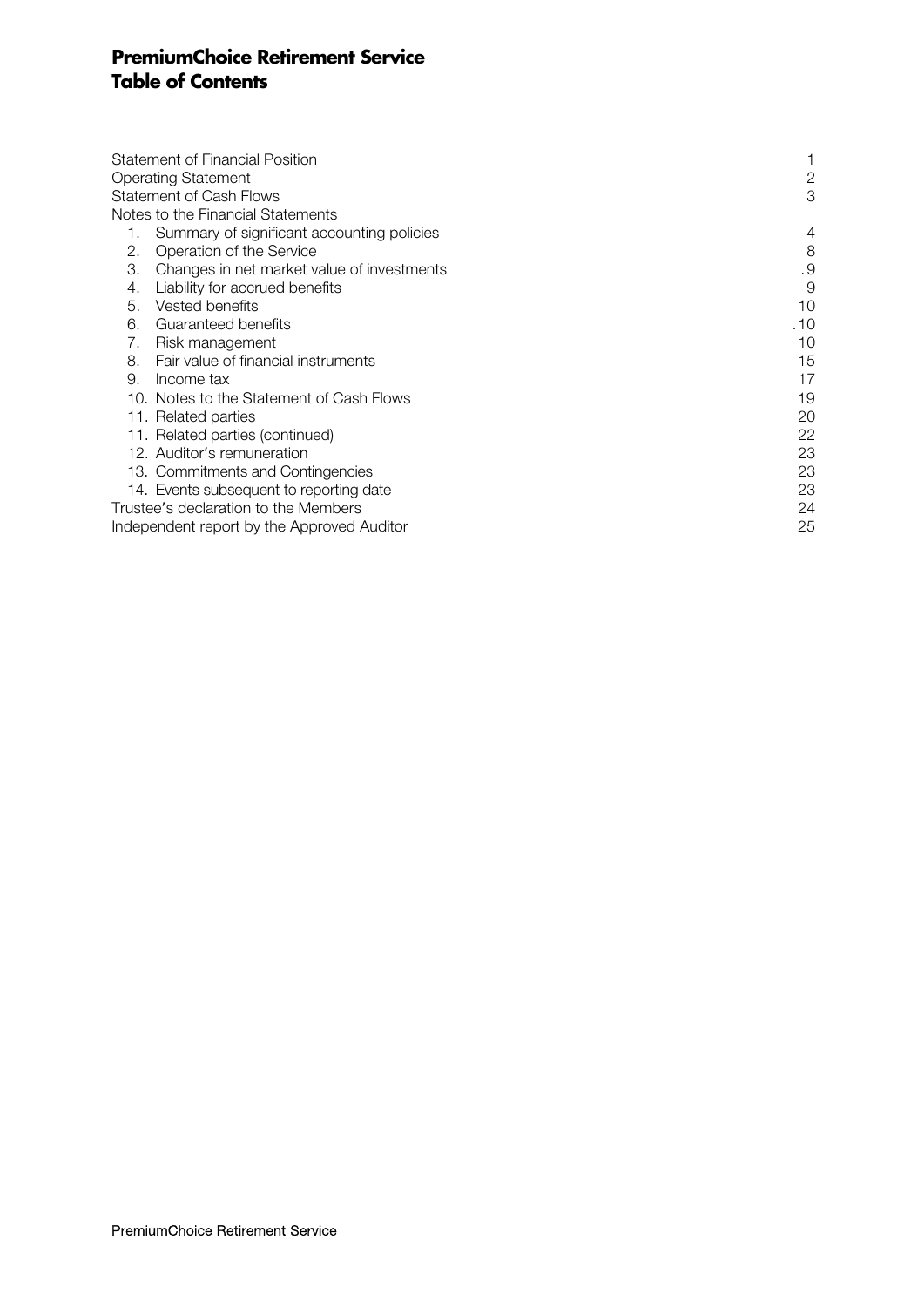# PremiumChoice Retirement Service Statement of Financial Position – As at 30 June 2012

|                                                                              |              | 2012        | 2011             |
|------------------------------------------------------------------------------|--------------|-------------|------------------|
|                                                                              | <b>Notes</b> | \$'000      | \$'000           |
| <b>Assets</b>                                                                |              |             |                  |
| <b>Cash and cash equivalents</b>                                             | 10(a)        | 3,635       | 10,214           |
| <b>Receivables</b>                                                           |              |             |                  |
| Outstanding settlements                                                      |              | 1,267       | 5,153            |
| Investment revenue receivable<br>Other receivables                           |              | 3,880<br>38 | 7,499<br>64      |
| <b>Investments</b>                                                           |              |             |                  |
| Professional Funds Account                                                   |              | 24,765      |                  |
| Cash Management Account<br>Listed shares                                     |              | 21,240      | 23,371<br>14,125 |
| Separately Managed Accounts                                                  |              | 3,454       | 1,942            |
| Cash Account Income Fund                                                     |              | 9,318       | 9,353            |
| Unlisted unit trusts                                                         |              | 201,057     | 237,357          |
| Term deposits                                                                |              | 26,356      | 16,444           |
| <b>Other</b>                                                                 |              |             |                  |
| Income tax receivable                                                        |              |             | 264              |
| Deferred tax asset                                                           | 9            | 6,007       | 4,798            |
| <b>Total assets</b>                                                          |              | 301,017     | 330,584          |
| <b>Liabilities</b>                                                           |              |             |                  |
| Payable - Navigator Australia Limited                                        |              | 399         | 470              |
| Payable - MLC Limited                                                        |              | 82          | 78               |
| Outstanding settlements                                                      |              | 335         | 910              |
| Outstanding settlements - Pension & Lump sum tax                             |              | 8           | 8                |
| payable                                                                      |              |             | 45               |
| Other payables<br>Income tax payable                                         | $\Theta$     | 127         |                  |
|                                                                              |              |             |                  |
| <b>Total liabilities (excluding net assets</b><br>available to pay benefits) |              | 951         | 1,511            |
| Net assets available to pay benefits                                         |              | 300,066     | 329,073          |
|                                                                              |              |             |                  |
| Represented by:<br><b>Total Liability for Accrued Benefits</b>               | 4,5,6        | 300,066     | 329,073          |

The Statement of Financial Position is to be read in conjunction with the notes to the financial statements on pages 4-23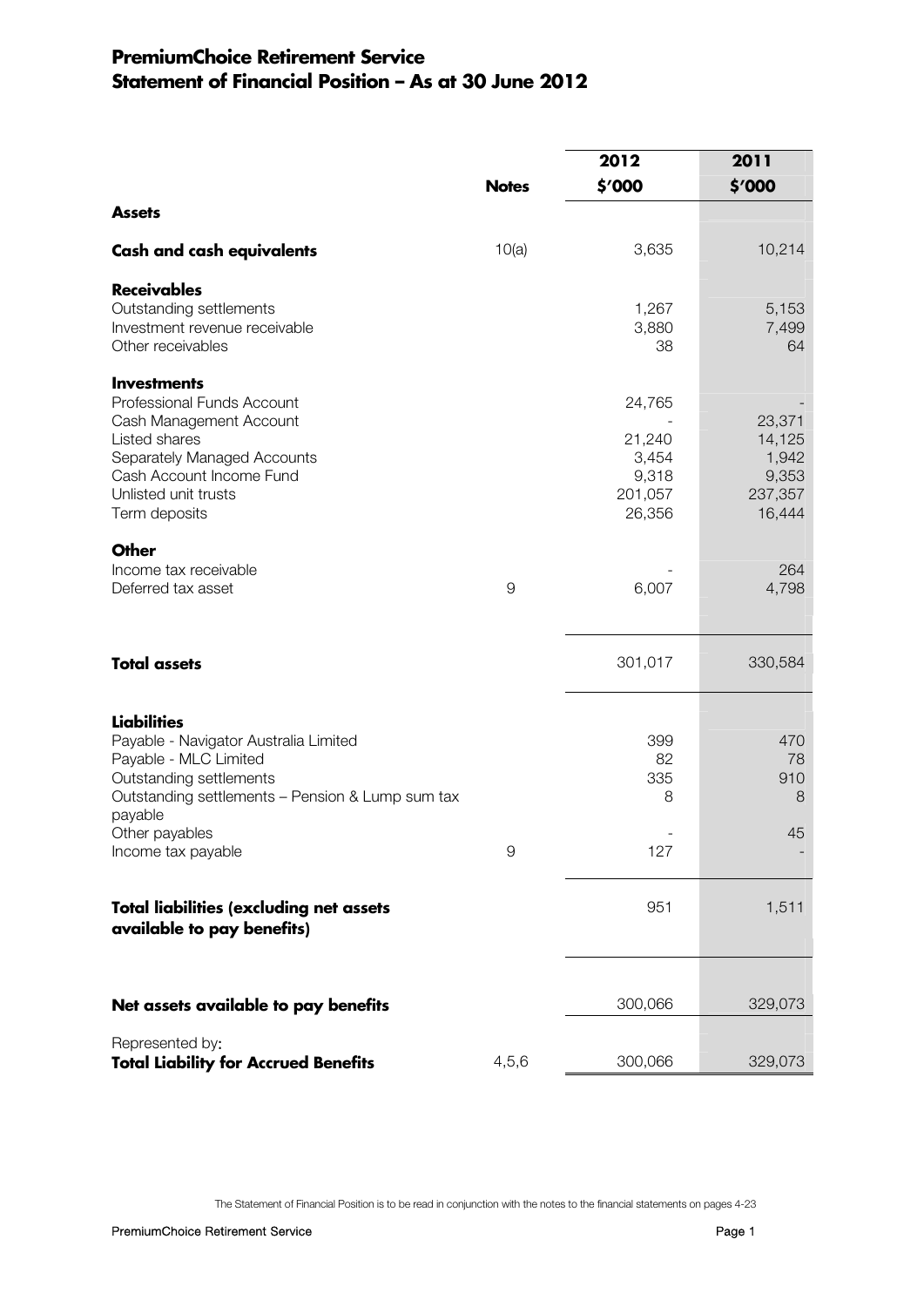# PremiumChoice Retirement Service Operating Statement for the year ended 30 June 2012

|                                                                                          | <b>Notes</b> | 2012<br>\$'000 | 2011<br>\$'000 |
|------------------------------------------------------------------------------------------|--------------|----------------|----------------|
| <b>Investment income</b>                                                                 |              |                |                |
| Rebates                                                                                  |              | 123            | 85             |
| Dividends                                                                                |              | 846            | 613            |
| Interest                                                                                 |              | 1,206          | 1,186          |
| Distributions                                                                            |              | 10,549         | 15,178         |
| Changes in net market values                                                             | 3            | (19, 123)      | 4,888          |
| Net investment revenue                                                                   |              | (6, 399)       | 21,950         |
| <b>Contributions revenue</b>                                                             |              |                |                |
| Employers' contributions                                                                 |              | 9,873          | 12,308         |
| Members' contributions                                                                   |              | 9,663          | 8,844          |
| Transfers from other funds                                                               |              | 8,746          | 14,445         |
| Other                                                                                    |              | 5              | $\mathbf{2}$   |
| <b>Total contributions revenue</b>                                                       |              | 28,287         | 35,599         |
| <b>Total revenue</b>                                                                     |              | 21,888         | 57,549         |
| <b>Expenses</b>                                                                          |              |                |                |
| Adviser review fees                                                                      |              | 562            | 402            |
| Deferred entry fees                                                                      |              | 220            | 365            |
| Entry fees                                                                               |              | 205            | 250            |
| Insurance premiums                                                                       |              | 952            | 756            |
| Management fees                                                                          |              | 4,381          | 4,874          |
| Other                                                                                    |              | 160            | 114            |
| <b>Total expenses</b>                                                                    |              | 6,480          | 6,761          |
| Benefits accrued as a result of operation before<br>income tax                           |              | 15,408         | 50,788         |
| Income tax (expense)/benefit attributed to<br>benefits accrued as a result of operations | 9            | 276            | (1, 355)       |
| Benefits accrued as a result of operations                                               |              | 15,684         | 49,433         |

The Operating Statement is to be read in conjunction with the notes to the financial statements on pages 4-23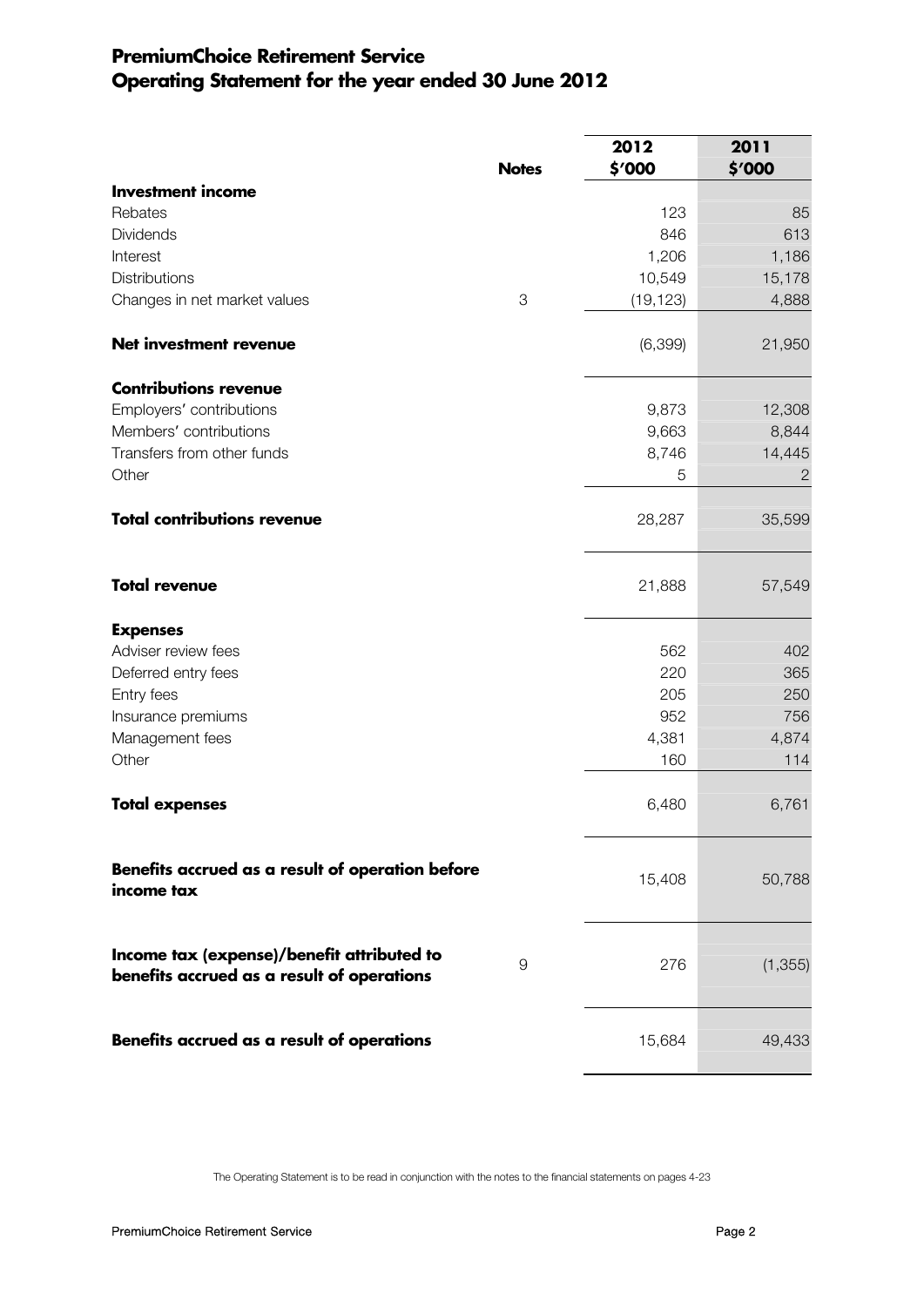# PremiumChoice Retirement Service Statement of Cash Flows for the year ended 30 June 2012

|                                                                 |              | 2012       | 2011       |
|-----------------------------------------------------------------|--------------|------------|------------|
|                                                                 | <b>Notes</b> | \$'000     | \$'000     |
| Cash flows provided by operating activities                     |              |            |            |
| Employers' contributions received                               |              | 9,873      | 12,308     |
| Members' contributions received                                 |              | 9,663      | 8,844      |
| Interest received                                               |              | 1,221      | 1,172      |
| Distributions received                                          |              | 14,153     | 12,482     |
| Dividends received                                              |              | 846        | 613        |
| Rebates received                                                |              | 123        | 85         |
| Transfers in received                                           |              | 7,392      | 12,939     |
| Compensation received                                           |              | 5          | 2          |
| Management fees paid                                            |              | (4, 412)   | (4,898)    |
| Entry fees paid                                                 |              | (201)      | (262)      |
| Deferred entry fees paid                                        |              | (237)      | (430)      |
| Insurance premiums paid                                         |              | (948)      | (736)      |
| Adviser review fees paid                                        |              | (560)      | (402)      |
| Other                                                           |              | (203)      | (69)       |
| Redemptions paid                                                |              | (37, 694)  | (38, 121)  |
| Pensions paid                                                   |              | (7,001)    | (6, 761)   |
| Tax received from the ATO                                       |              | (542)      | (845)      |
| Superannuation contributions surcharge paid                     |              |            | (4)        |
| Net cash flows used in operating activities                     | 10(b)        | (8,522)    | (4,083)    |
| <b>Cash flows from investing activities</b>                     |              |            |            |
| Purchase of investments                                         |              | (126, 336) | (106, 154) |
| Proceeds on sale of investments                                 |              | 128,279    | 113,569    |
|                                                                 |              |            |            |
| Net cash flows from investing activities                        |              | 1,943      | 7,415      |
| Net increase/(decrease) in cash and cash<br>equivalents         |              | (6, 579)   | 3,332      |
| Cash and cash equivalents at beginning of the financial<br>year |              | 10,214     | 6,882      |
| Cash and cash equivalents at end of financial<br>year           | 10(a)        | 3,635      | 10,214     |

The Statement of Cash Flows is to be read in conjunction with the notes to the financial statements on pages 4-23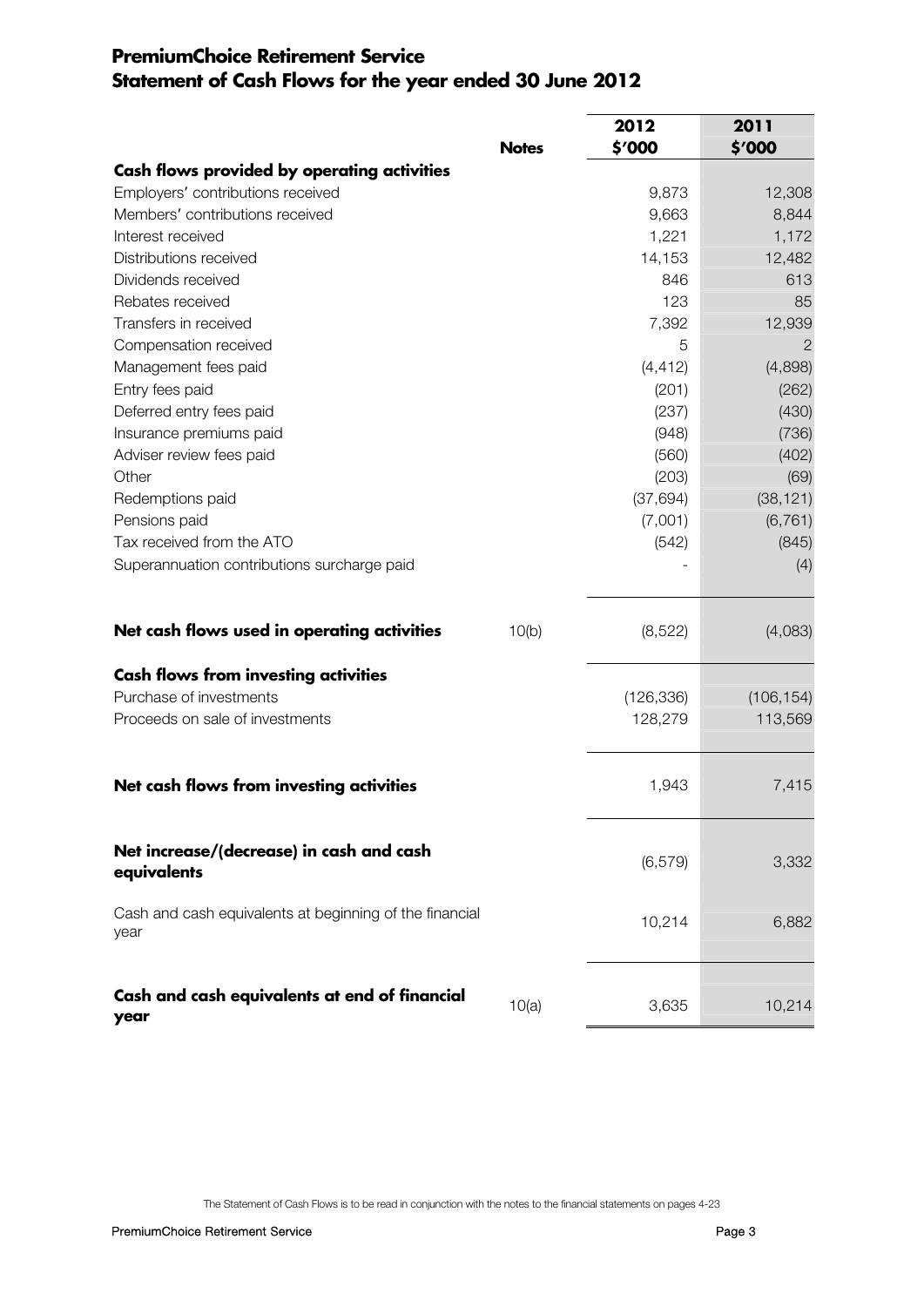# 1. Summary of significant accounting policies

The principal accounting policies that have been adopted in the preparation of the financial statements are as follows:

### (a) Basis of preparation

The financial statements of the PremiumChoice Retirement Service ("the Service") are general purpose financial statements which have been prepared in accordance with Australian Accounting Standards including AAS 25 "Financial Reporting by Superannuation Plans" ("AAS 25") as amended by AASB 2005-13 "Amendments to Australian Accounting Standards (AAS25)", other accounting policies to the extent applicable, the Superannuation Industry (Supervision) Act 1993, and Regulations and the provisions of the Trust Deed.

The financial statements have been prepared in accordance with the historical cost convention, except for the valuation of investments which are measured at net market value. Changes in the net market value of investments are recognised in the Operating Statement in the periods in which they occur. The financial statements are presented in Australian Dollars, which is the functional currency of the Service. Amounts are shown rounded to the nearest thousand (\$'000) under the option available under ASIC Class Order 98/100 or under AASB101 Presentation of Financial Statements.

The financial statements were approved by the board of the Trustee on 18 October 2012.

### (b) Statement of compliance

These financial statements comply with Australian Accounting Standards. Since AAS 25 is the principal standard that applies to the financial statements, other standards are applied to the extent that AAS 25 is silent. International Financial Reporting Standards ("IFRS") form the basis of the Australian Accounting Standards adopted by the Australian Accounting Standards Board ("AASB").

### Application of Accounting Standards

A number of new standards, amendments to standards and interpretations are effective for annual periods beginning after 1 July 2012, and have not been applied in preparing these financial statements. These new standards are not expected to have significant effect on the financial statements of the Service, except for AASB 9 Financial Instruments, which becomes mandatory for the Service's financial statements for the year ending 30 June 2014. The Service does not plan to adopt this standard early.

### (c) Significant accounting judgements, estimates and assumptions

The preparation of the financial report requires the making of accounting judgements, estimates and assumptions that affect the recognised amounts of assets, liabilities, revenues and expenses. The estimates and associated assumptions are based on experience and various other factors that are believed to be reasonable in the circumstances. Actual result may differ from these estimates.

Estimates and underlying assumptions are reviewed on an ongoing basis. Revisions to accounting estimates are recognised in the period in which the estimate is revised and in any future periods affected.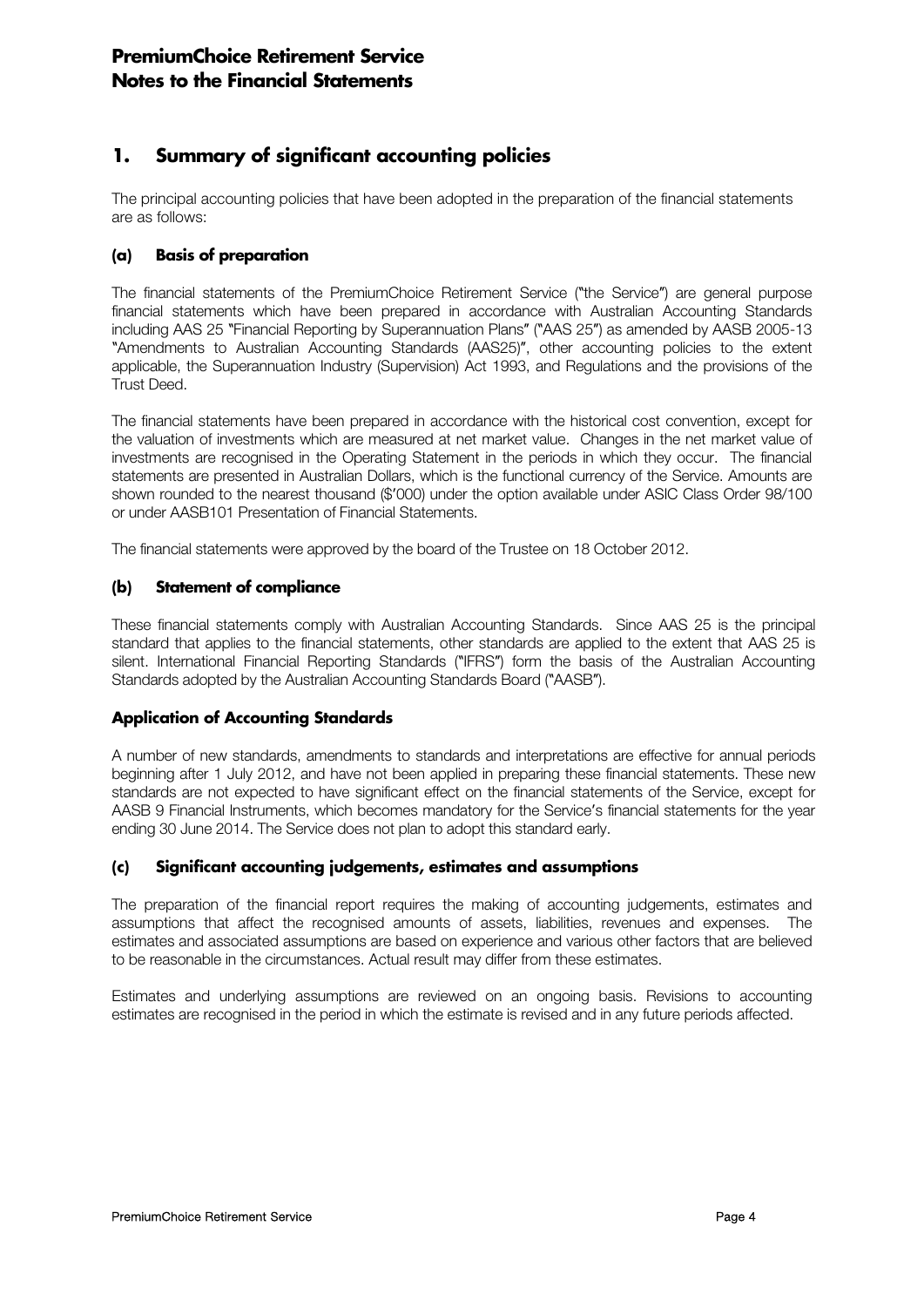### (d) Investments

Investments and derivatives of the Service are initially recognised at cost, being the fair value of the consideration given excluding transaction costs.

After initial recognition, the investments and derivatives of the Service are included in the Statement of Financial Position at net market value as at reporting date and movements in the net market value of investments and derivatives are recognised in the Operating Statement in the financial year in which they occur.

Investments are maintained for the long-term purpose of providing benefits to members on their retirement, reaching a specified age, death or termination of employment.

Net market values of investments and derivatives have been determined as follows:

- i) Listed securities and listed unit trusts quoted on a recognised stock exchange are stated at the last sale price as at the close of business on reporting date.
- ii) Investments in Separately Managed Accounts are equity securities which are stated at the last sale price at the close of business on reporting date.
- iii) Net market value of units in unlisted unit trusts is valued at the ex-distribution redemption price, quoted by the investment manager, on the reporting date.
- iv) Net market value of investments in frozen managed funds has been valued at the ex-distribution redemption price, quoted by the investment managers, on the balance date. Impairment analyses were conducted on frozen funds in addition to those conducted across all investments in order to determine the validity of the ex-distribution redemptions prices as at the balance date.
- v) Term deposits are carried at cost, which approximates net fair value because of their short term to maturity.

Purchases and sales of investments and derivatives that require delivery of assets within the timeframe generally established by regulation and/or convention in the market place are recognised on the trade date i.e. the date that the Service commits to purchase the asset.

### (e) Derivatives

Some of the Service's underlying investments are invested in externally managed funds which may invest in derivative financial instruments to hedge or partially hedge specific exposures or to create synthetic exposures.

### (f) Revenue and expense recognition

Revenue is recognised and measured at fair value of the consideration received or receivable to the extent that it is probable that the economic benefits will flow to the Service and the revenue can be reliably measured. The following specific recognition criteria must also be met before revenue is recognised:

### Changes in net market values

Changes in net market value of investments are recognised as income and are determined as the difference between the net market value at balance date or consideration received (if sold during the year) and the net market value as at prior year end or cost (if the investment was acquired during the year).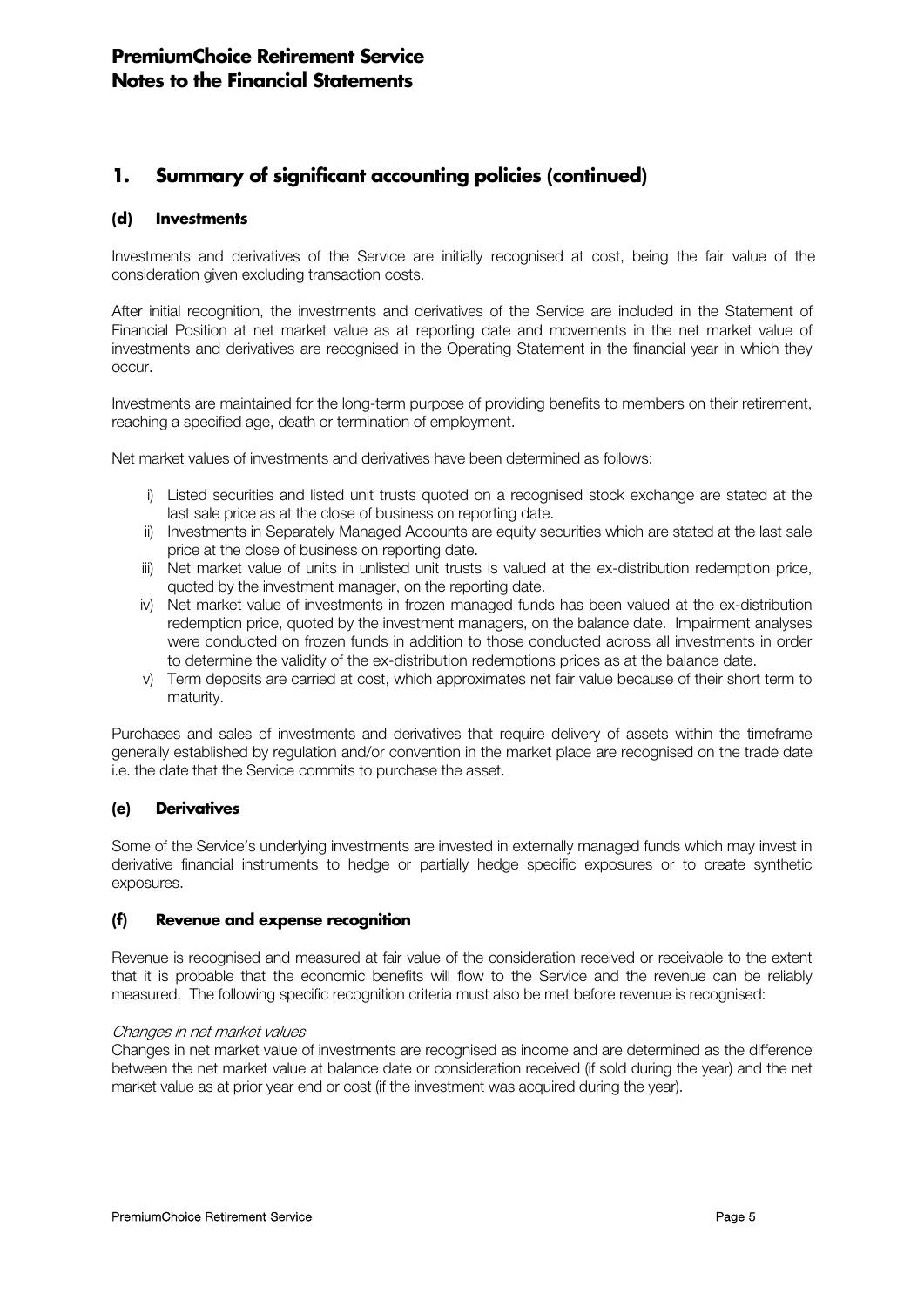### (f) Revenue and expense recognition (continued)

#### Contributions and transfers

Contributions and transfers in are recognised when control of the asset has been attained and are recorded gross of any tax, in the period to which they relate.

#### Interest

Interest income on cash at bank is recognised as interest accrues using the effective interest method.

#### Distributions and dividends

Distribution and dividend income is recognised when the right to receive payment is established. Term deposit income, included under Distributions, is recognised on receipt at maturity.

#### Rebates

Rebate income is recognised on receipt.

#### (g) Income tax

The Service complies with the conditions of the Superannuation Industry (Supervision) Act 1993 and is entitled to concessional tax treatment. Income tax is payable at 15% of employer contributions and member contributions where a notice under Section 290-170 of the Income Tax Assessment Act 1997 is received. Income tax has been provided in the current year at the nominal rate of 15% as it is the expectation of the Trustee that the Service will be treated as a complying superannuation fund for the purposes of the provisions of the Income Tax Assessment Act. If the Service is subsequently deemed to be a non-complying fund for the current year, then income tax will be payable at a rate of 45% on the Service's taxable income.

Income tax on the Operating Statement for the year comprises current and deferred tax.

Current tax is the expected tax payable on the taxable income for the year using tax rates enacted or substantively enacted at the reporting date and any adjustments to tax payable in respect of previous years.

Deferred income tax is provided using the balance sheet method, providing for temporary differences between the carrying amount of assets and liabilities for financial reporting purposes and the amounts used for taxation purposes. The amount of deferred tax provided is based on the expected manner of realisation of the asset or settlement of the liability, using tax rates enacted or substantively enacted at reporting date.

A deferred tax asset is recognised only to the extent that it is probable that future taxable profits will be available against which the asset can be utilised. Deferred tax assets are reduced to the extent it is not probable that the related tax benefit will be realised.

Deferred tax assets and deferred tax liabilities are offset only if a legally enforceable right exists to set off current tax assets against current tax liabilities and the deferred tax assets and liabilities relate to the same taxable entity and the same taxation authority.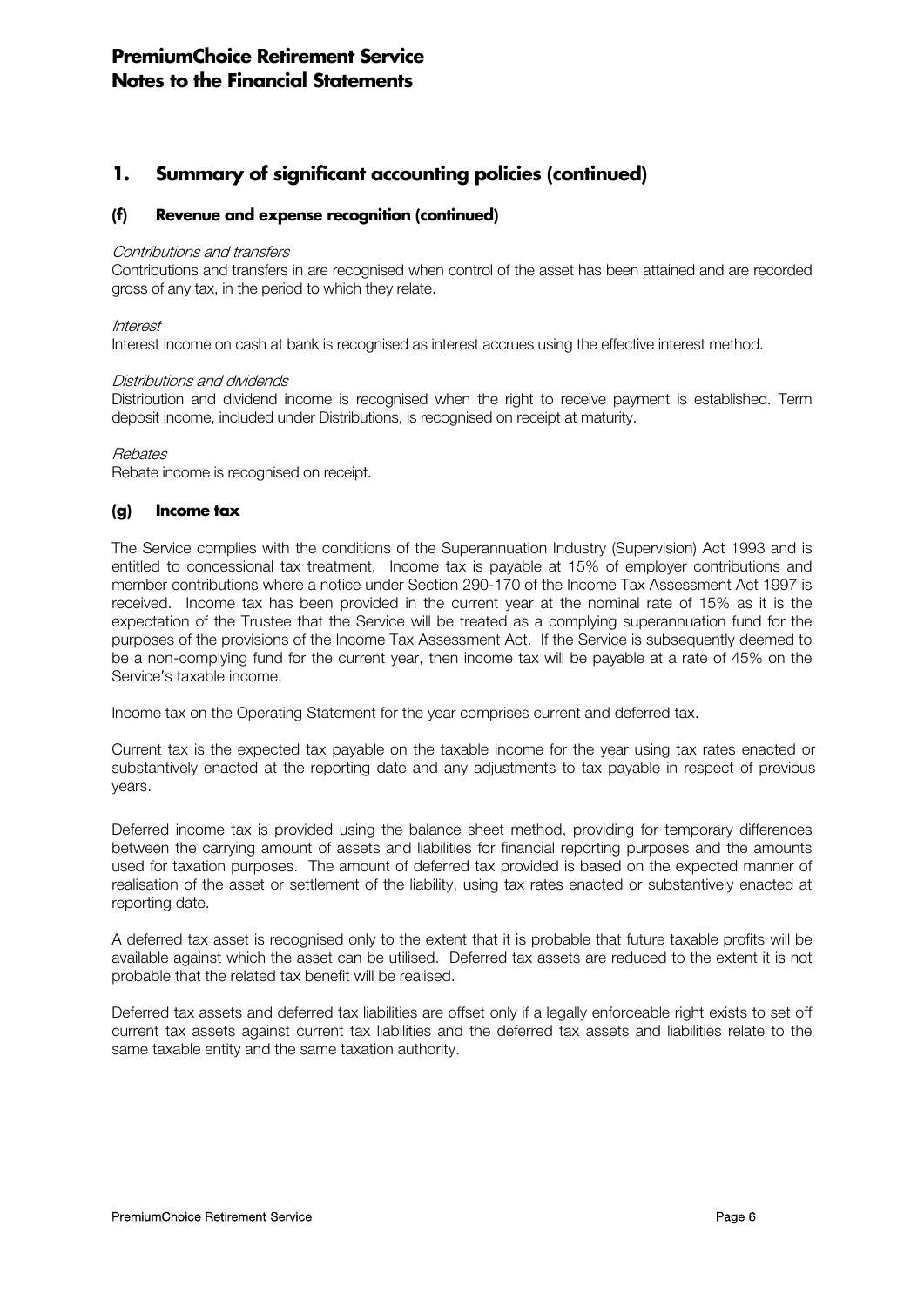### (h) Goods and Services Tax (GST)

Revenues, expenses and assets are recognised net of the amount of Goods and Services Tax ("GST") except where the amount of GST incurred is not recoverable from the Australian Taxation Office ("ATO") as a Reduced Input Tax Credit ("RITC"). In these circumstances the GST is recognised as part of the cost of acquisition of the asset or as part of an item of the expense.

Receivables and payables are stated with the amount of GST included.

The net amount of any GST recoverable from or payable to the ATO is included as a receivable or payable in the Statement of Financial Position.

Cash flows are included in the Statement of Cash Flows on a gross basis. The GST component of cash flows arising from investing activities, which are recoverable from, or payable to the taxation authority are classified as operating cash flows.

### (i) Cash and cash equivalents

Cash and cash equivalents include deposits held at call with a bank. These investments are readily convertible to cash on hand at the manager's option and are used for the day to day management of the Service's cash requirements. For the purpose of the Statement of Cash Flows, cash is cash at bank.

### (j) Benefits payable

Benefits payable are valued at net market value, which comprise the entitlements of members' who notify the Fund of their intention to exit prior to the year-end but had not been paid at that time. Benefits payable are generally settled within 30 days.

### (k) Accrued benefits

For defined benefit members, the amount of accrued benefits has been determined on the basis of the present value of expected future payments which arise from membership of the Fund up to the measurement date. The figure reported has been determined by reference to expected future salary levels and by application of a market-based, risk-adjusted discount rate and relevant actuarial assumptions.

For defined contribution members, the liability for accrued benefits is the Fund's present obligation to pay benefits to members and beneficiaries.

### (l) Superannuation contributions surcharge

The Superannuation Laws Amendment (Abolition of Surcharge) Act 2005 abolishes both the superannuation contributions surcharge and the termination payments surcharge in respect of superannuation contributions and certain termination payments made or received on or after 1 July 2005. Assessments for surcharge in respect of contributions and payments for the year ended 30 June 2005 and prior years will continue to be issued and remain payable.

Superannuation contribution surcharge is levied on surchargeable contributions for a relevant year on the basis of the individual member's adjusted taxable income for that year. The liability for the Superannuation Contribution Surcharge is recognised when the assessment is received and agreed, as the Trustee considers this is when it can be reliably measured.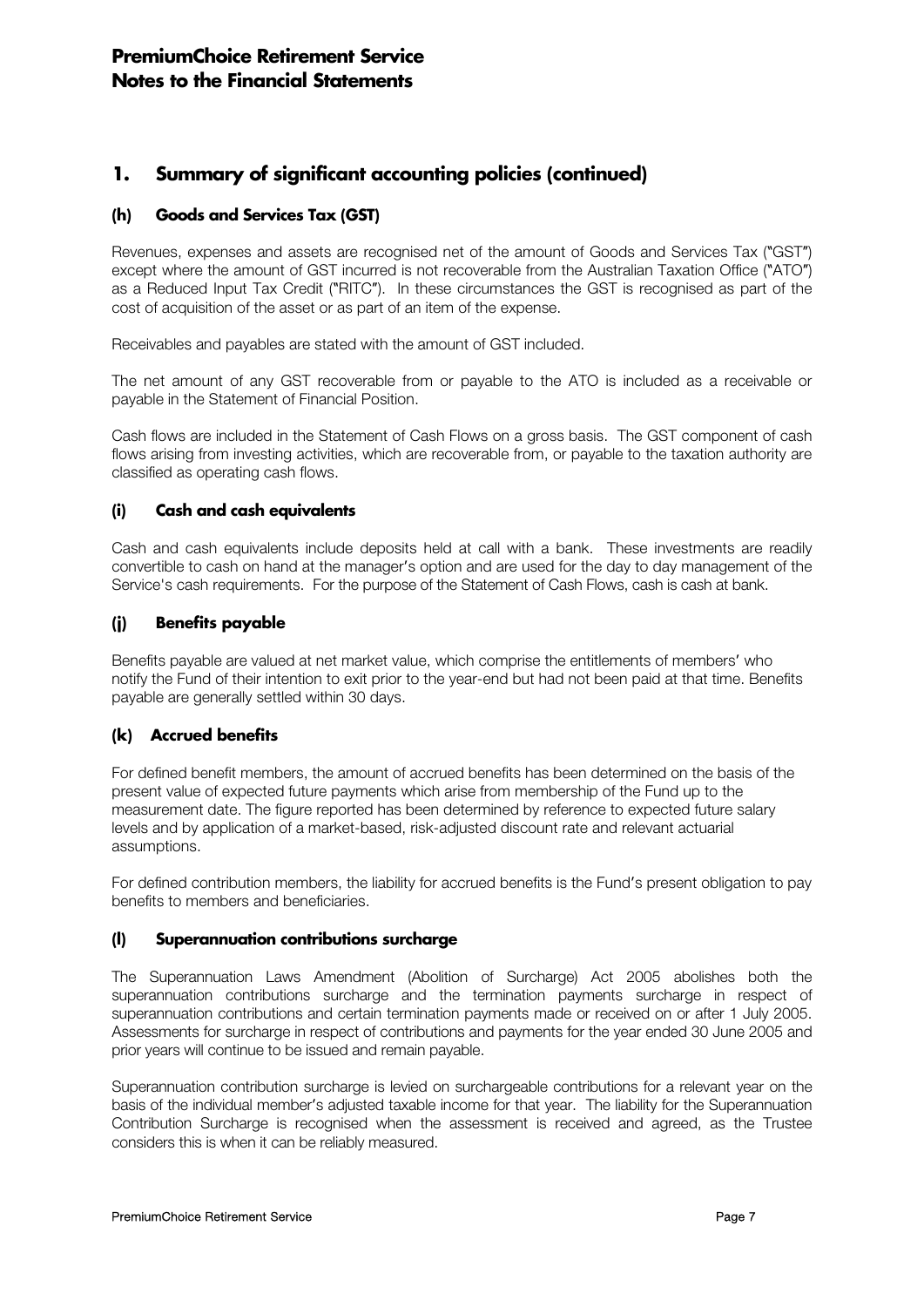### (l) Superannuation contributions surcharge (continued)

The superannuation surcharge liability recognised by the Service has been charged to the relevant members' accounts as an expense.

### (m) Excess contribution tax

The Australian Taxation Office may issue release authorities to members of the Fund relating to the relevant member's excess contributions tax that is payable in respect of the member's concessional and/or non-concessional contributions for a particular year.

The liability for the excess contribution tax will be recognised when the relevant release authorities are received from the members, as the Trustee considers this is when it can be reliably measured.

The excess contributions tax liability recognised by the Fund will then be charged to the relevant member's accounts as an expense.

### (l) No-TFN Contributions Tax

Where a member does not provide their tax file number, the Service may be required to pay no-TFN contributions tax at a rate of 31.5%, which is in addition to the concessional tax rate of 15%, which applies to the Service's taxable income.

The no-TFN contributions tax liability recognised by the Service will be charged to the relevant members' accounts. Where a tax offset is obtained by the Service in relation to the members' no-TFN contributions tax, the tax offset will be included in the relevant members' accounts.

### (o) Comparative figures

Where necessary, comparatives have been reclassified and repositioned for consistency with current year disclosures.

# 2. Operation of the Service

The PremiumChoice Retirement Service is a defined contribution fund constituted by the Trust Deed dated 19 February 2002, (as amended). The Trustee at reporting date is NULIS Nominees (Australia) Limited ("NULIS") ABN 80 008 515 633. The Service is domiciled in Australia. The address of the registered office is 105-153 Miller Street, North Sydney. The Service is operated for the purpose of assisting members to invest and manage their superannuation and retirement benefits.

Administration of the Service is conducted by Navigator Australia Limited ABN 45 006 302 987, a related party of the Trustee.

In accordance with amendments to the Superannuation Industry (Supervision) Act 1993 the Service was registered with the Australian Prudential Regulation Authority on 1 March 2006 (registration no. R1004090).

The Service may terminate upon the occurrence of certain events as provided in the Trust Deed.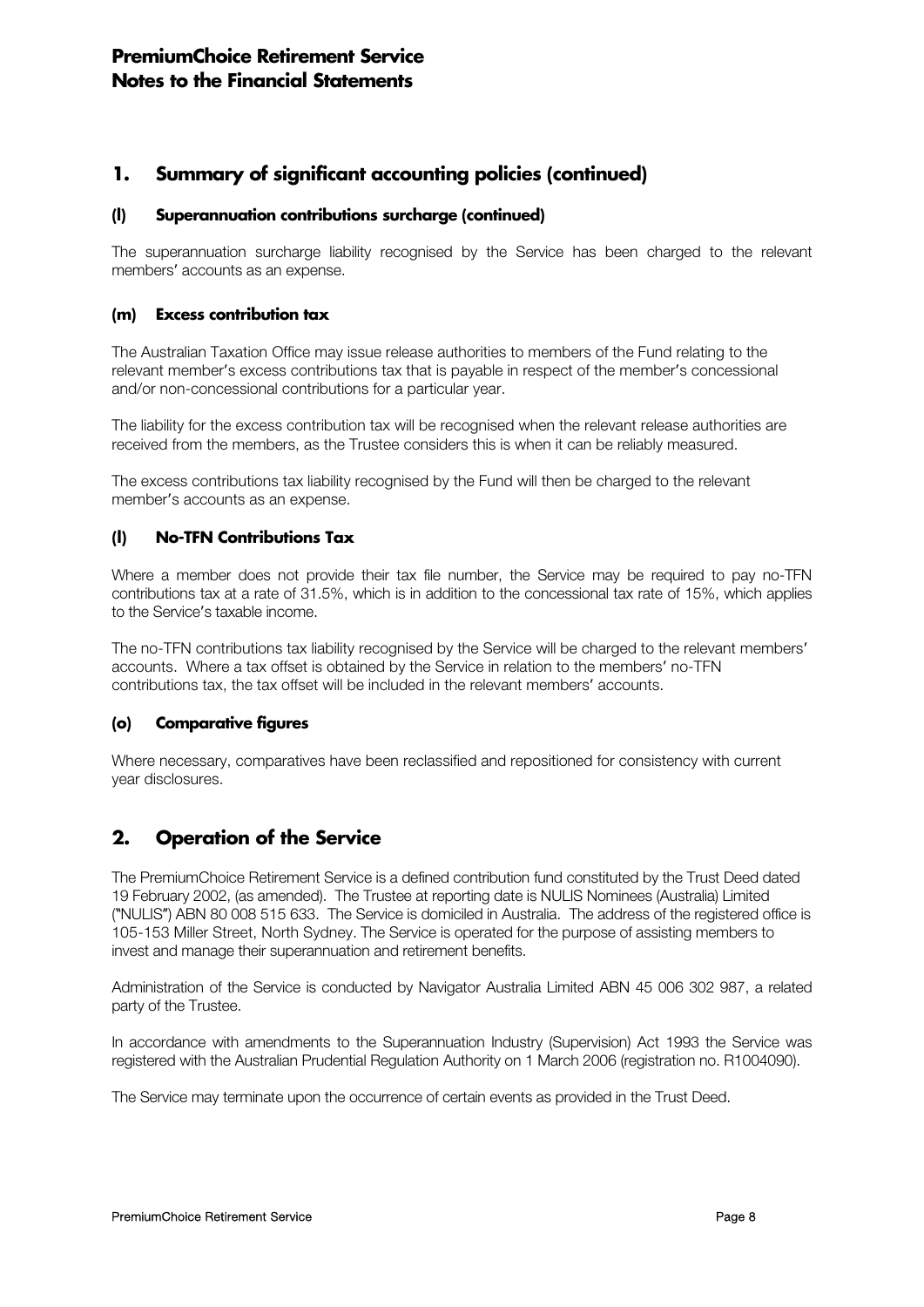# 3. Changes in net market value of investments

|                                                  | 2012<br>\$'000 | 2011<br>\$'000 |
|--------------------------------------------------|----------------|----------------|
| Investments held at reporting date:              |                |                |
| Unlisted unit trusts                             | (12, 410)      | 3,145          |
| Investment in Separately Managed Accounts        | (129)          | 125            |
| Listed shares                                    | (766)          | 148            |
| Investments realised during the financial year:  |                |                |
| Unlisted Unit trusts                             | (5,669)        | 1,405          |
| Investment in Separately Managed Accounts        | (51)           | 5              |
| Listed shares                                    | (98)           | 60             |
|                                                  |                |                |
|                                                  |                |                |
| Total changes in net market value of investments | (19,123)       | 4.888          |

# 4. Liability for accrued benefits

The liability for accrued benefits is the Service's present obligation to pay benefits to members and beneficiaries arising from their investing in the Service up to reporting date. It is measured as the difference between the carrying amounts of total assets and liabilities as at reporting date. Benefits in respect of members who ceased with the Service prior to reporting date and whose benefits were unpaid as at 30 June 2012 are included in the liability for accrued benefits amount

|                                                                                                                                                                    | 2012<br>\$'000                            | 2011<br>\$'000                             |
|--------------------------------------------------------------------------------------------------------------------------------------------------------------------|-------------------------------------------|--------------------------------------------|
| Liability for accrued benefits at beginning of the year<br>Add: Benefits accrued as a result of operations<br>Less: Members' redemptions<br>Less: Pension payments | 329,073<br>15,684<br>(37, 687)<br>(7,004) | 324,511<br>49,433<br>(38, 110)<br>(6, 761) |
| Liability for accrued benefits at the end of the financial<br>year                                                                                                 | 300,066                                   | 329,073                                    |

### Funding arrangements

Members investing in the Service must meet the eligibility requirements under the superannuation law. Given eligibility, investments in the Service can be in the form of lump sum contributions, regular contributions, spouse contributions and/or contributions rolled over from other superannuation or rollover funds. Allocated pension account contributions are restricted to members who have an Eligible Termination Payment (ETP) or by transferring eligible amounts from their complying superannuation fund.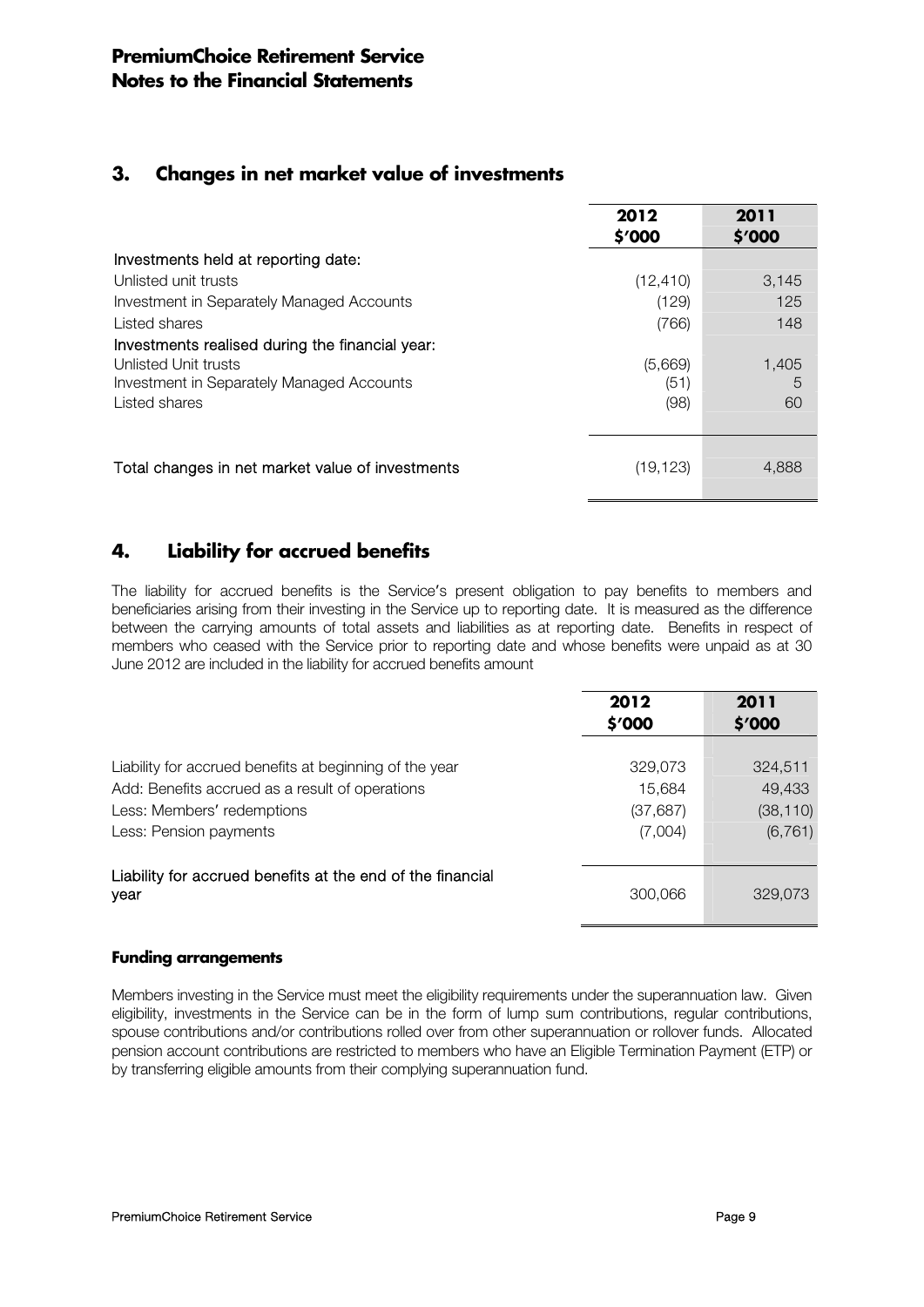# 5. Vested benefits

Vested benefits are benefits that are not conditional upon continued membership of the Service (or any factor other than resignation from the Service) and include benefits which members were entitled to receive had they terminated their Service membership as at the end of the year.

Whilst deferred tax assets are included in vested benefits collectively, individual members exiting may not receive their portion of their benefit relating to deferred tax assets. In the event of a winding up of the Service, members collectively would only receive benefits associated with the deferred tax assets to the extent that they could be used by the Service.

|                                                     | 2012    | 2011    |
|-----------------------------------------------------|---------|---------|
|                                                     | \$'000  | \$′000  |
|                                                     |         |         |
| Vested benefits as at the end of the financial year | 300,066 | 329,073 |
|                                                     |         |         |

# 6. Guaranteed benefits

No guarantees have been made in respect of any part of the liability for accrued benefits.

# 7. Risk management

### (a) Risks and mitigations

The Service's principal financial instruments consist of units in unlisted unit trusts, investments in Separately Managed Accounts ("SMA"), units in the Cash Account Income Fund ("CAIF"), listed shares, cash, short term deposits and the Professional Funds Account ("PFA"). The main purpose of these instruments is to generate a return on investment for the benefit of the Service's members.

The Service also has various other financial instruments such as receivables and payables which arise directly from its operations and are current in nature.

The Service's activities expose it to a variety of financial risks: credit risk, market risk (including price risk, foreign exchange risk and interest rate risk), and liquidity risk. However, the Service itself is not directly exposed to significant financial risk since all investment activities, other than those involving cash, are undertaken in accordance with the members' instructions and are limited to approved investments included in the Investment Allocation Authority.

The Service's overall risk management program therefore focuses on diversification and members' risk appetites. The Trustee has determined upper limits on investment options in some investment strategies. Risk management is performed internally and is regularly reported on by the Investment Products Governance Committee ("IPGC"). The IPGC is a sub-committee which is delegated with certain Trustee responsibilities. These responsibilities extend to approving, removing and monitoring investments offered in the Service, on a regular basis through the provision of investment analysis and reporting carried out by ThreeSixty Research.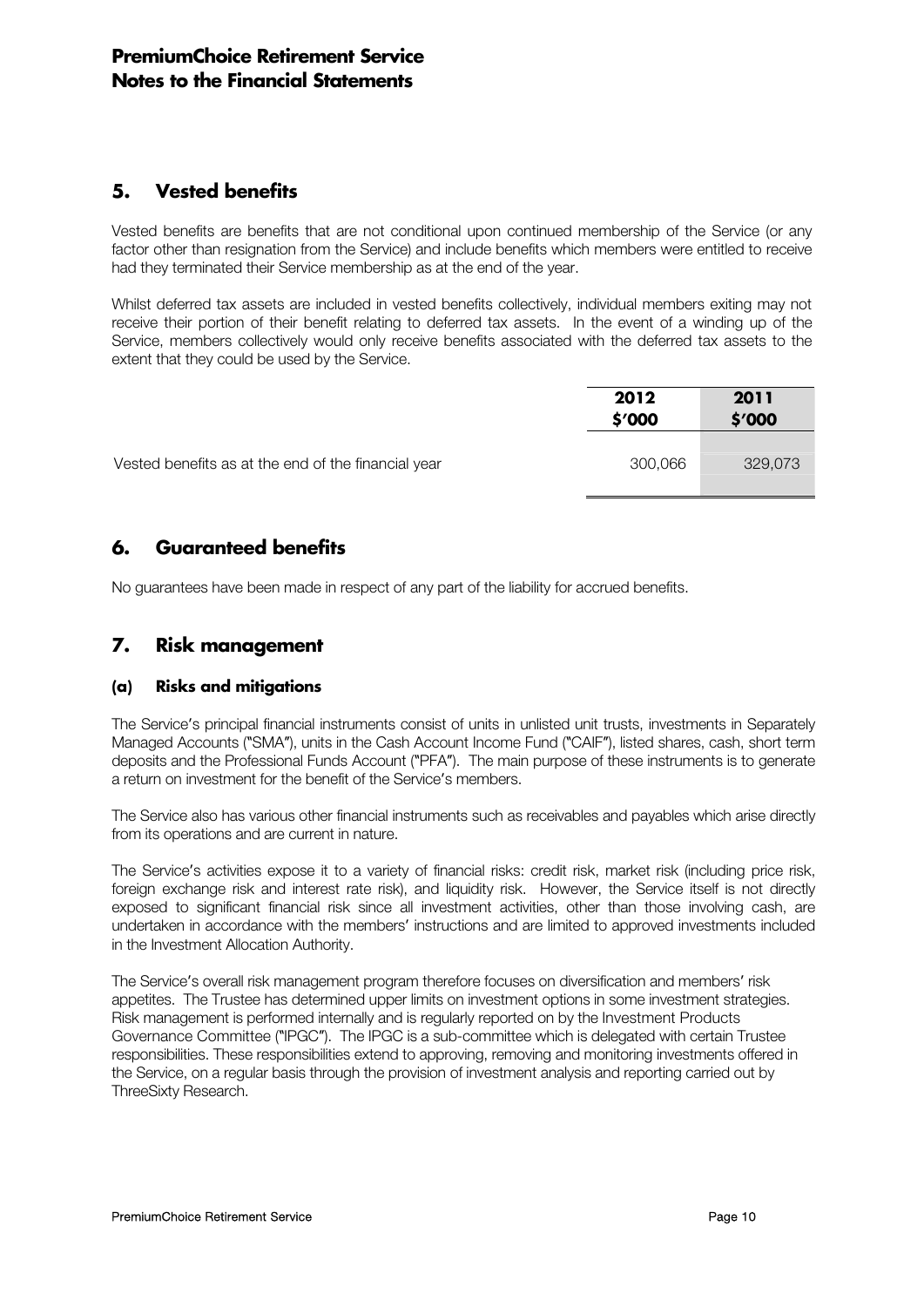# 7. Risk management (continued)

### (a) Risks and mitigations (continued)

The Trustee seeks information from the Trustee and/or manager of each proposed collective investment and may also seek independent advice from other qualified persons prior to determining its suitability as an investment for the Service. The information acquired is used to determine the nature and extent of any risks and the expected returns that are associated with each investment. This includes receipt of a formal Risk Management Statement from each investment manager as required by the Australian Prudential Regulation Authority.

### (b) Credit risk

Credit risk represents the risk that counterparties to the financial instrument will fail to discharge an obligation and cause the Service to incur a financial loss.

Excluding cash, there were no significant concentrations of credit risk to counterparties to 30 June 2012. No individual investment exceeded 8.25% (2011: 7.64%) of the total net assets attributable to members at 30 June 2012 and this investment was the holding in the Professional Funds Account (2011: the Cash Management Account). The second largest individual investment holding amounted to 5.84% of net assets attributable to members at 30 June 2012 (2011: 7.26%) and this investment was Platinum International Fund. All directly held assets exposed to credit risk are in Australian dollars.

The Service holds no collateral as security or any other credit enhancements.

All transactions by the Service in listed securities are settled/paid for upon delivery using approved brokers. The risk of default is considered minimal, as delivery of securities sold is only made once the broker has received payment. Payment is made on a purchase once the securities have been received by the broker. The trade will fail if either party fails to meet its obligations.

The IPGC monitors the credit quality of investments in unit trusts and shares.

The carrying amount of financial assets best represents the maximum credit risk exposures at the balance date. Credit risk is minimised through ensuring counterparties are appropriately monitored.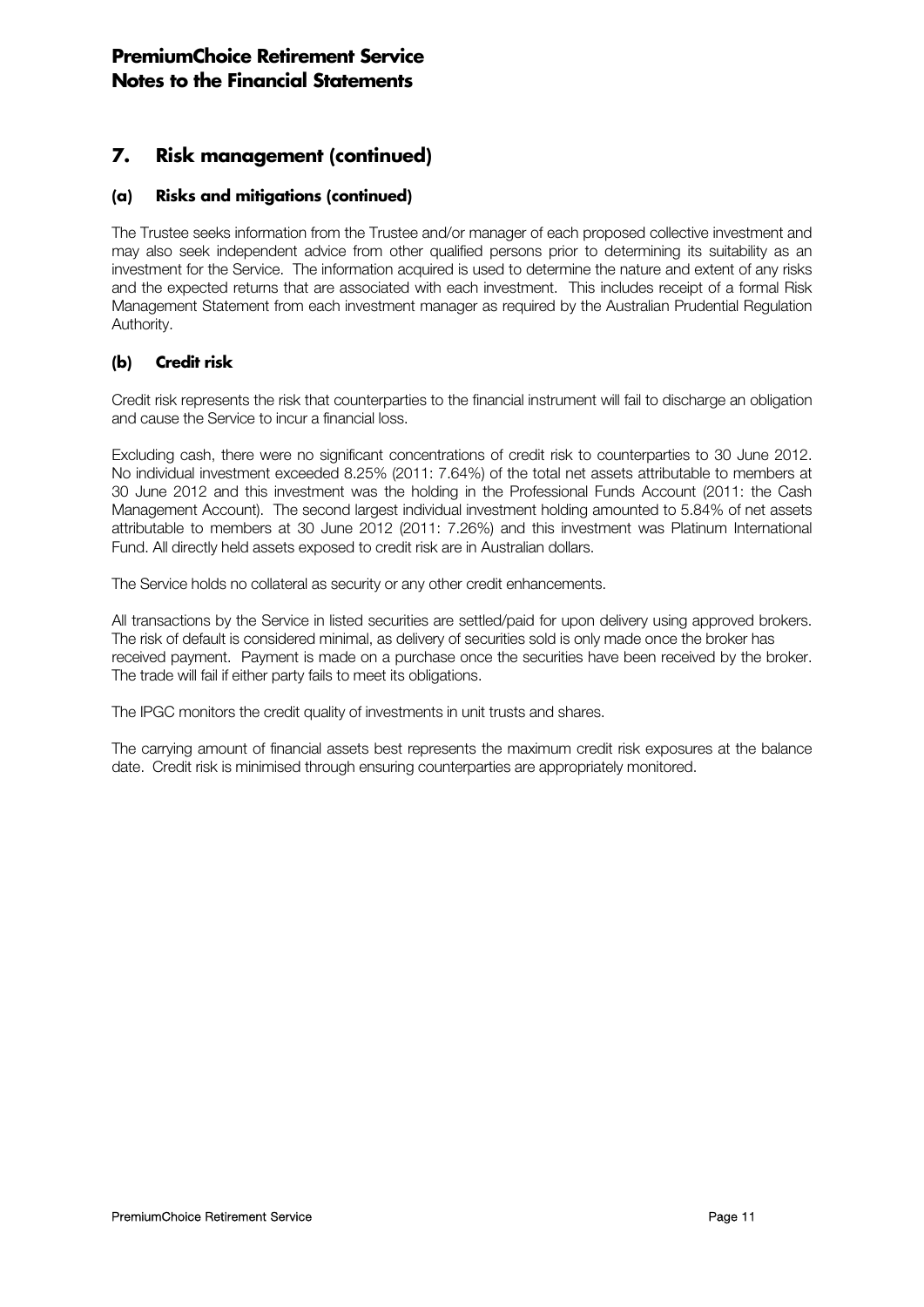# 7. Risk management (continued)

### (b) Credit risk (continued)

The following table details the credit risk for the Service in relation to cash, term deposits, PFA and the CMA. The rating table excludes any rating categories applicable to the underlying assets of the unlisted unit trusts.

#### 2012

| <b>Direct Investments</b> | <b>AAA to AA-</b><br>\$'000 | $A+$ to $A-$<br>\$'000 | $BBB+$ to $B+$<br>\$'000 | <b>B</b> to CCC<br>\$'000 | Total<br>\$'000 |
|---------------------------|-----------------------------|------------------------|--------------------------|---------------------------|-----------------|
| Cash and cash             |                             |                        |                          |                           |                 |
| equivalents               | 3,635                       | -                      |                          |                           | 3,635           |
| Term deposits             | 19,924                      | -                      | 6,433                    |                           | 26,357          |
| <b>PFA</b>                | 24,765                      | -                      |                          |                           | 24,765          |
| Total                     | 48,324                      | -                      | 6,433                    |                           | 54,757          |

### 2011

| <b>Direct Investments</b> | <b>AAA to AA-</b><br>\$'000 | $A+$ to $A-$<br>\$'000   | $BBB+$ to $B+$<br>\$'000 | <b>B</b> to CCC<br>\$'000 | Total<br>\$'000 |
|---------------------------|-----------------------------|--------------------------|--------------------------|---------------------------|-----------------|
| Cash and cash             |                             |                          |                          |                           |                 |
| equivalents               | 10,214                      | -                        |                          |                           | 10,214          |
| Term deposits             | 8,956                       | -                        | 7,488                    |                           | 16,444          |
| <b>CMA</b>                | 23,371                      | $\overline{\phantom{0}}$ | -                        |                           | 23,371          |
| Total                     | 42,541                      | $\overline{\phantom{0}}$ | 7,488                    |                           | 50,029          |

The underlying assets of the unlisted unit trusts and the CAIF which are held by the Service can have credit ratings that extend from AAA through to unrated, and any financial losses due to credit risk may be reflected in the unit prices of the unlisted unit trusts.

There are no significant financial assets that are past due or impaired.

### (c) Market risk

Market risk represents the risk that a financial instrument's value or future cash flows of financial instruments will fluctuate as a result of changes in the market, such as interest rate changes, foreign exchange rate changes and equity prices changes. Market risk is minimised through ensuring that all investment activities are undertaken in accordance with established limits, investment strategies and members instructions.

These changes might be caused by factors specific to the individual asset or its issuer or factors affecting all assets in the market.

### i) Currency risk

Currency risk is the risk that the fair value or future cash flows of a financial instrument will fluctuate due to changes in the foreign exchange rates. The Service is indirectly exposed to foreign exchange risk through its investments in unlisted unit trusts.

Whilst the Service invests in unlisted unit trusts that are registered in Australia, some of these trusts hold international debt and equity securities. The impact of changes to foreign exchange rates may be reflected in the unit prices of the unlisted unit trusts held by the Service.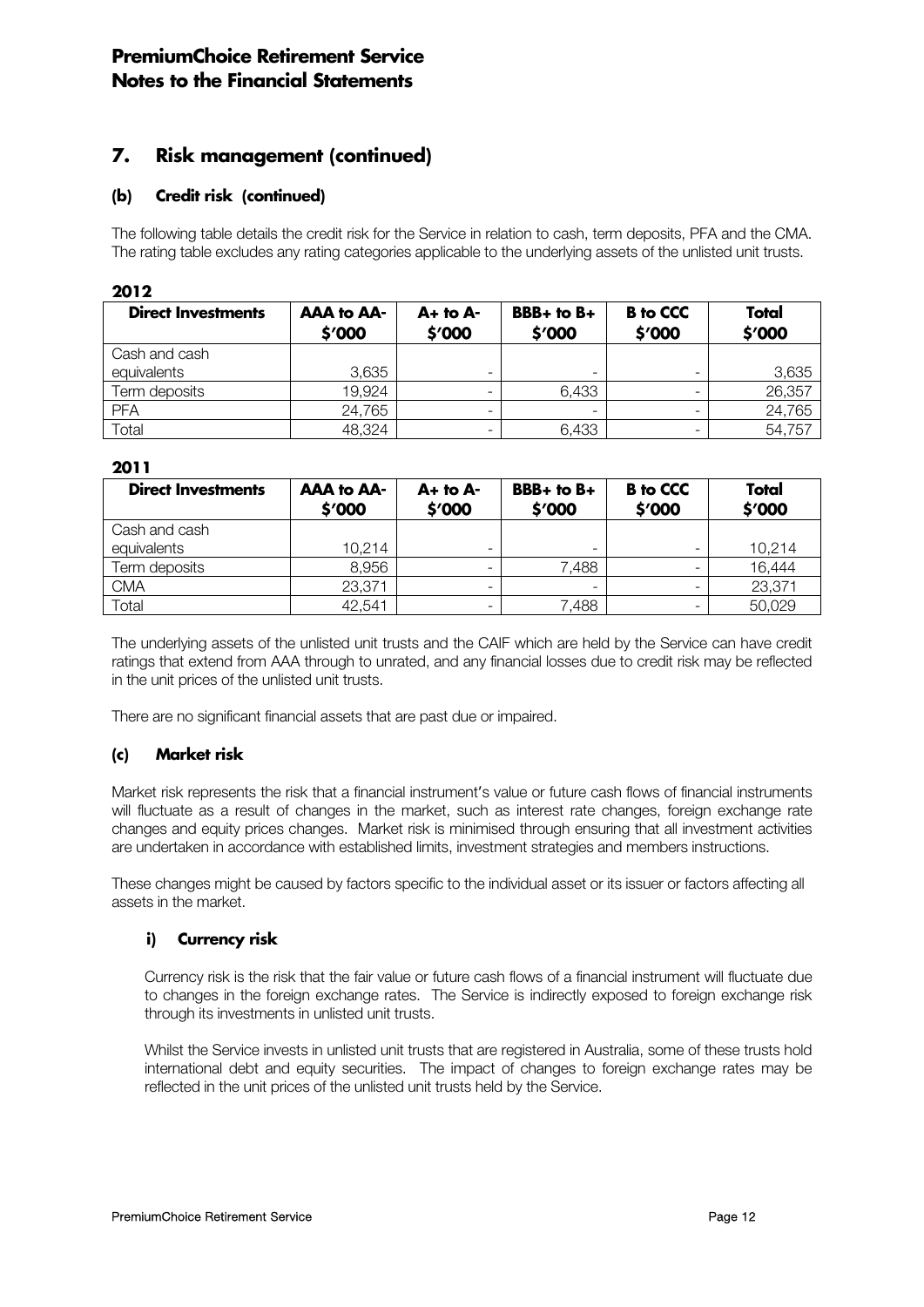# 7. Risk management (continued)

### (c) Market risk (continued)

### ii) Interest rate risk

Interest rate risk is the risk that changes in interest rates will affect future cash flows or the fair value of financial instruments. The Service is directly exposed to interest rate risk through its cash, term deposits and holdings in the CAIF and the Professional Funds Account. The Service is also indirectly exposed to interest rate risk through its investment in unlisted unit trusts. This indirect risk affects the price of the Service's holding in these investment options. The sensitivity to such price movements is discussed under 'Price risk'.

The Service addresses exposure to interest rate risk through its diverse investment menu. Some of the underlying unlisted unit trusts use derivative financial instruments, such as interest rate swaps to provide flexibility to manage the risks arising from changes in the interest rates.

The following table demonstrates the sensitivity of the Service's Operating Statement to a reasonably possible change in interest rates. The sensitivity of the Operating Statement is the effect of the assumed changes in the interest rates to the interest income for one year, based on the floating rate financial assets held at 30 June 2012. The table includes interest income related to direct investments in cash and cash equivalents, term deposits and the investments in the CAIF and the Professional Funds Account, but excludes any change to the interest income of the underlying assets of the unlisted unit trusts held by the Service.

#### 2012

|            | Change in annual return |            | <b>Effect on accrued</b><br>benefits attributable to<br>members<br><b>Sensitivity of interest</b><br>income \$000 |      |
|------------|-------------------------|------------|-------------------------------------------------------------------------------------------------------------------|------|
|            |                         |            |                                                                                                                   |      |
|            |                         |            |                                                                                                                   |      |
| <b>AUD</b> | 100 bps                 | $-100$ bps | 641                                                                                                               | (641 |

### 2011

|            |                         |            | <b>Effect on accrued</b><br>benefits attributable to<br>members |      |
|------------|-------------------------|------------|-----------------------------------------------------------------|------|
|            | Change in annual return |            | <b>Sensitivity of interest</b><br>income \$000                  |      |
|            |                         | -          |                                                                 |      |
| <b>AUD</b> | 100 bps                 | $-100$ bps | 594                                                             | (594 |

### iii) Price risk

Price risk is the risk that the fair value of the Service's holdings in listed shares, investments in Separately Managed Accounts and unlisted unit trusts decrease or increase as a result of changes in market prices (other than those arising from currency risk or interest rate risk), whether those changes are caused by factors specific to the individual stock or factors affecting all instruments in the market. Price risk exposures arise reflect members' investment portfolios.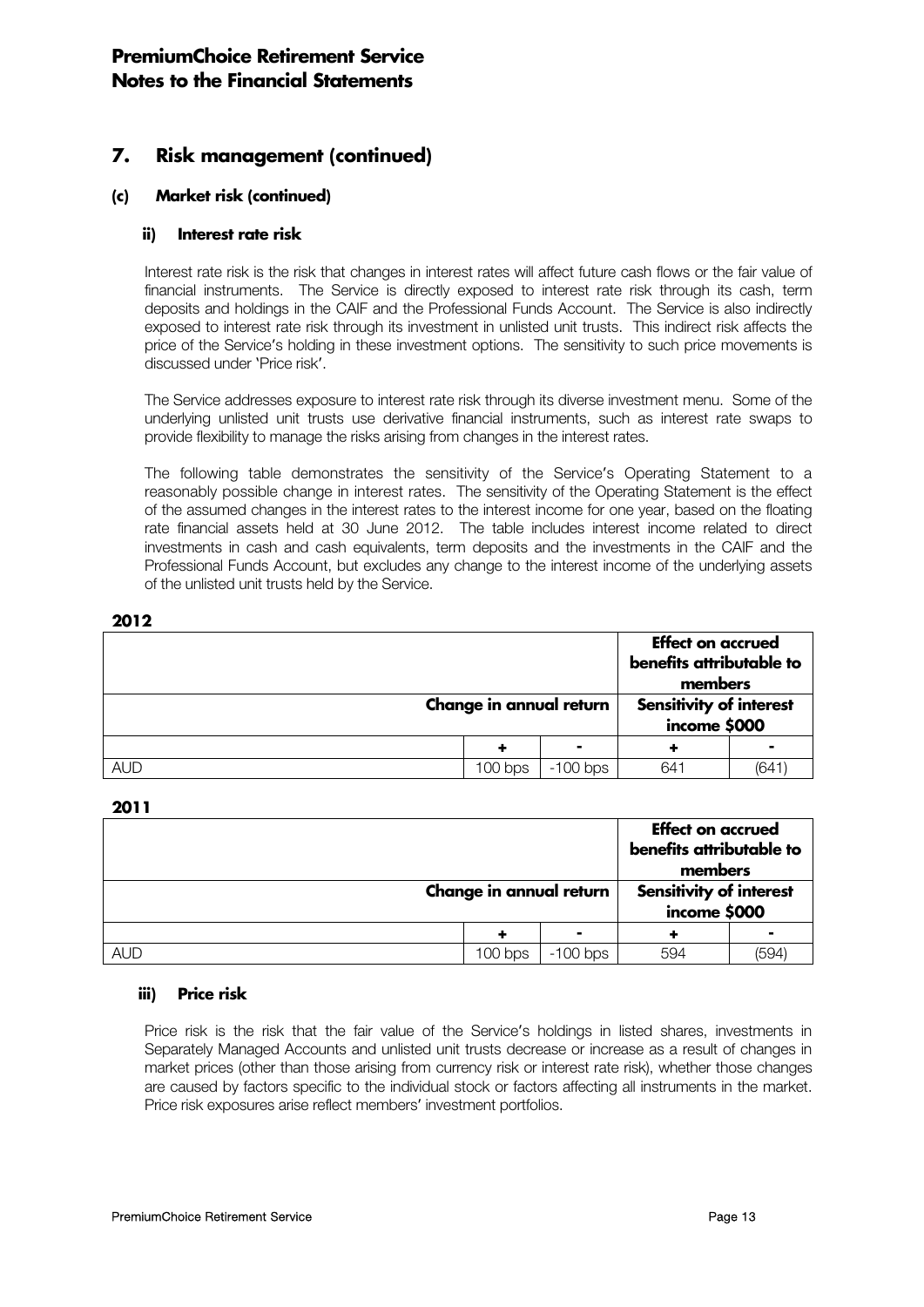# 7. Risk management (continued)

### (d) Market risk (continued)

#### iii) Price risk

To mitigate price risk, the Trustee diversifies the investments included in the Investment Allocation Authority. The majority of the listed equity investments are publicly traded on the Australian Stock Exchange ("ASX"). The majority of unlisted unit trusts are selected and monitored taking into consideration various industry research.

The Trustee has a diversification guideline on the percentage of a member's account that can be invested in various investment categories.

The effect on the current financial year's Operating Statement and the Statement of Financial Position due to reasonably possible changes in market factors on the Service's directly held listed shares based on historical ASX All Ordinaries index data over a 5 year period, with all other variables held constant, is indicated in the table below. This table includes comparative values for 2011, calculated on the administrator's estimation of reasonably possible changes at 30 June 2011.

The table excludes any effect on the Operating Statement resulting from changes to the underlying assets of the unlisted unit trusts held by the Service.

| 2012                                      |    |                                                                        |          | 2011                               |     |                                                                        |       |
|-------------------------------------------|----|------------------------------------------------------------------------|----------|------------------------------------|-----|------------------------------------------------------------------------|-------|
| <b>Change in listed</b><br>equity price % |    | <b>Effect on accrued</b><br>benefits attributable<br>to members \$'000 |          | Change in listed<br>equity price % |     | <b>Effect on accrued</b><br>benefits attributable<br>to members \$'000 |       |
|                                           |    |                                                                        |          |                                    |     |                                                                        |       |
|                                           |    | 5,186                                                                  |          |                                    |     | 3,374                                                                  |       |
|                                           | -9 |                                                                        | (2, 222) |                                    | -10 |                                                                        | 1,607 |

The following table reflects the effect on the Operating Statement due to reasonably possible changes in the unit prices across the unlisted unit trusts held by the Service based on historical data over a 5 year period, with all other variables held constant. This table includes comparative values for 2011 calculated on the administrator's estimation of reasonably possible changes at 30 June 2011.

| 2012                                                                                                                         |     |        |                                                 | 2011 |                                                                        |        |         |
|------------------------------------------------------------------------------------------------------------------------------|-----|--------|-------------------------------------------------|------|------------------------------------------------------------------------|--------|---------|
| <b>Change in</b><br><b>Effect on accrued</b><br>unlisted unit trust<br>benefits attributable to<br>members \$'000<br>price % |     |        | <b>Change in unlisted</b><br>unit trust price % |      | <b>Effect on accrued</b><br>benefits attributable to<br>members \$'000 |        |         |
|                                                                                                                              |     |        | -                                               |      |                                                                        |        |         |
|                                                                                                                              |     | 34,180 |                                                 |      |                                                                        | 40,351 |         |
|                                                                                                                              | -12 |        | (24, 127)                                       |      | -16                                                                    |        | (37.97) |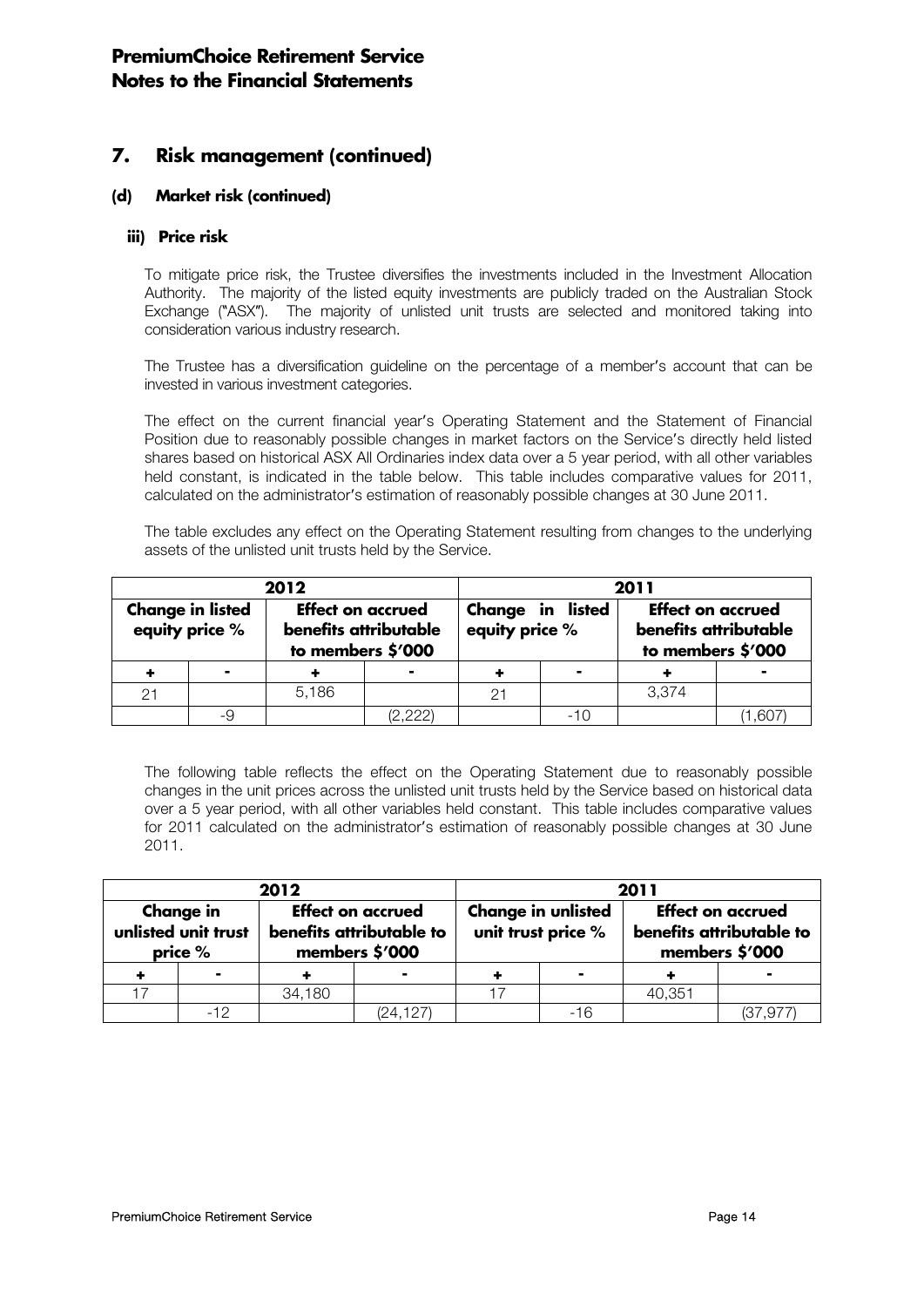# 7. Risk management (continued)

### (c) Market risk (continued)

### iii) Price risk (continued)

Direct holdings, as reflected in the Service's Statement of Financial Position, comprise unlisted unit trusts, investments in Separately Managed Accounts, units in the CAIF, listed shares, term deposits, the Professional Funds Account and cash and cash equivalents. The tables above in the price risk note cover the direct holdings in listed shares, investments in Separately Managed Accounts and unlisted unit trusts. The table in the interest rate risk note covers the direct holdings in cash and cash equivalents, term deposits and the holding in CAIF and the Professional Funds Account.

### (e) Liquidity risk

Liquidity risk is the risk that the Service will not be able to meet its financial obligations as they fall due.

The Service's listed securities are considered readily realisable, as they are listed on the ASX. In addition, the underlying investments of the Service's unlisted unit trusts are significantly invested in liquid markets.

Liquidity risk is currently heightened in certain sub-categories such as mortgage funds, property funds and hedge funds.

The Service's significant financial liabilities are benefits payable to members. In relation to contractual maturity of vested superannuation benefits these would be considered on demand. On demand payments comprise of the entire vested benefit portion of the Service. Based on prior experience, the Service considers it highly unlikely that all members will seek to withdraw their benefits at the same time. The members accept the time taken to convert their assets to cash to meet their obligations when called upon. The unlisted unit trusts of the Service may suspend or impose restrictions on redemptions from time to time.

Other financial liabilities of the Service comprise payables which are current in nature.

# 8. Fair value of financial instruments

### (a) Classification of Financial Instruments under the Fair Value Hierarchy

AAS 25 requires investments to be measured using net market value. The following table shows financial instruments recorded at net market value, analysed between those whose net market value is based on quoted market prices, those involving valuation techniques where all the model inputs are observable in the market and those where the valuation technique involves the use of non-market observable inputs that are significant to the determination of net market value. Net market value is considered a reasonable approximation of fair value, and for the purposes of the "fair value hierarchy", estimated costs of disposal have been disregarded for Level 1 financial assets.

The level in which instruments are classified in the hierarchy is based on the lowest level input that is significant to the net market value measurement in its entirety. Assessment of the significance of an input requires judgement after considering factors specific to the instrument. Disclosure of the methods and assumptions applied in determining the net market value for each class of financial assets are included in Note 1(d).

Level 1 of the hierarchy consists of the last sale price as quoted at the close of business or the reporting date of listed equity and investments held in Separately Managed Accounts.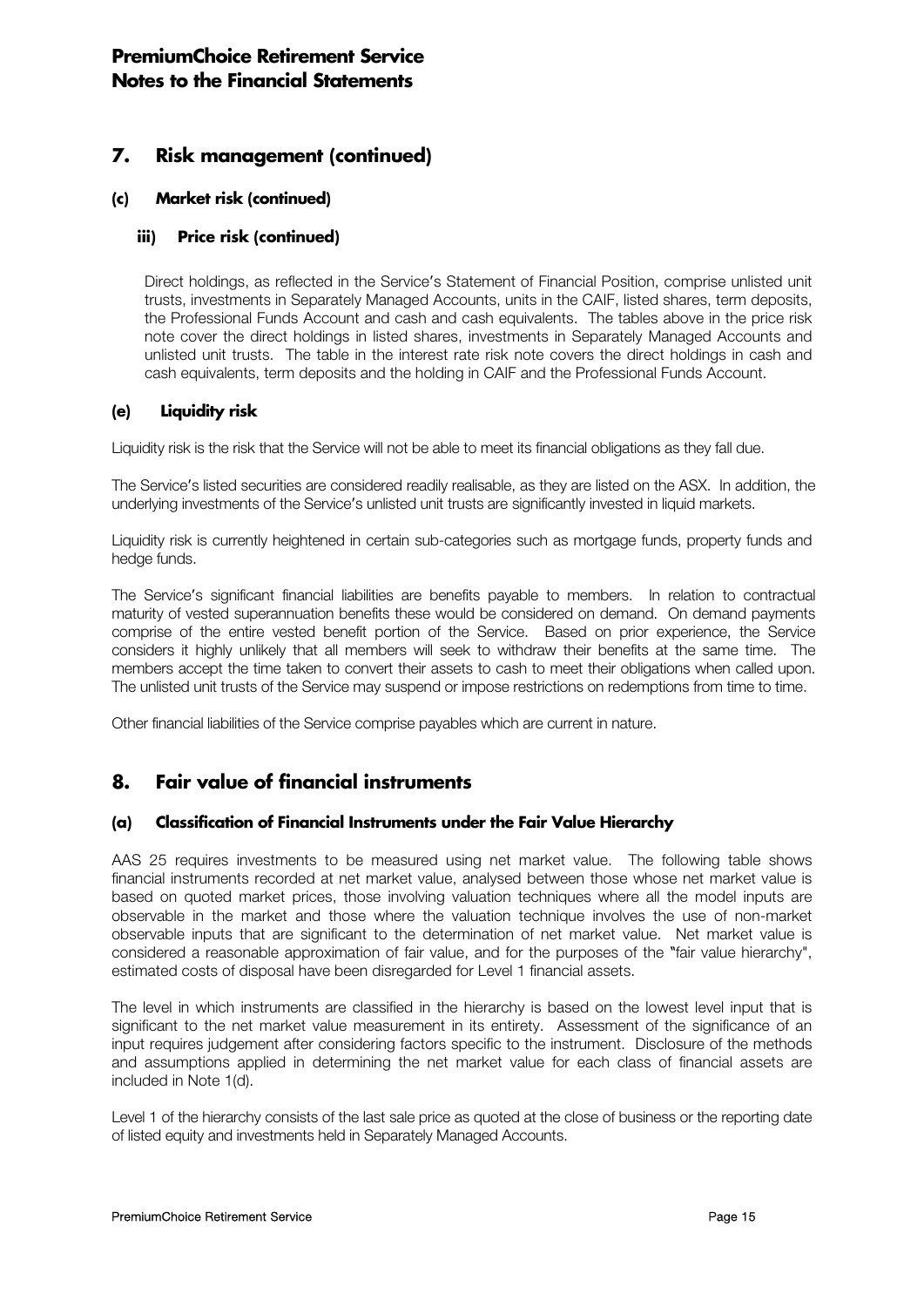# 8. Fair value of financial instruments (continued)

### (a) Classification of Financial Instruments under the Fair Value Hierarchy (continued)

Level 2 of the hierarchy consists of the fair value of units in unlisted managed investment schemes and units in the Cash Account Income Fund. Fair value is determined by reference to published bid prices at the close of business on the reporting date, being the redemption price as established by the underlying scheme's Responsible Entity.

Level 3 of the hierarchy consists of equities that are subject to long term suspension, in liquidation or in receivership and units in unlisted unit trusts which have not had a redemption withdrawal during the financial year to 30 June 2012. While these unlisted unit trusts have not had a redemption withdrawal during the financial year to 30 June 2012 they are being regularly priced and the majority of these funds have continued to make regular distributions. On this basis valuation is considered reasonable.

| <b>Financial Instruments</b>             | Level 1<br>Level 2<br><b>Valued at</b><br><b>Market</b><br>observable<br>quoted<br>market<br>inputs<br>price |                          | Level 3<br><b>Non-market</b><br>observable<br>inputs | <b>Total</b> |
|------------------------------------------|--------------------------------------------------------------------------------------------------------------|--------------------------|------------------------------------------------------|--------------|
|                                          | \$'000                                                                                                       | \$'000                   | \$'000                                               | \$'000       |
| Listed equity securities and investments |                                                                                                              |                          |                                                      |              |
| held in the SMA                          | 24,694                                                                                                       | $\overline{\phantom{a}}$ |                                                      | 24,694       |
| Unlisted unit trusts and term deposits   | $\overline{\phantom{a}}$                                                                                     | 224,560                  | 2,853                                                | 227,413      |
| Units in the Cash Account Income Fund    | $\overline{\phantom{a}}$                                                                                     | 9,318                    |                                                      | 9,318        |
| Total                                    | 24,694                                                                                                       | 233,878                  | 2,853                                                | 261,425      |

| <b>Financial Instruments</b>             | Level 1<br><b>Valued at</b><br>quoted<br>market<br>price | Level 2<br><b>Market</b><br>Non-market<br>observable<br>observable<br>inputs |        | Total   |
|------------------------------------------|----------------------------------------------------------|------------------------------------------------------------------------------|--------|---------|
|                                          | \$'000                                                   | \$'000                                                                       | \$'000 | \$'000  |
| Listed equity securities and investments |                                                          |                                                                              |        |         |
| held in the SMA                          | 16,067                                                   |                                                                              |        | 16,067  |
| Unlisted unit trusts and term deposits   | $\overline{\phantom{a}}$                                 | 248,928                                                                      | 4,873  | 253,801 |
| Units in the Cash Account Income Fund    | $\overline{\phantom{a}}$                                 | 9,353                                                                        |        | 9,353   |
| Total                                    | 16,067                                                   | 258,281                                                                      | 4,873  | 279,221 |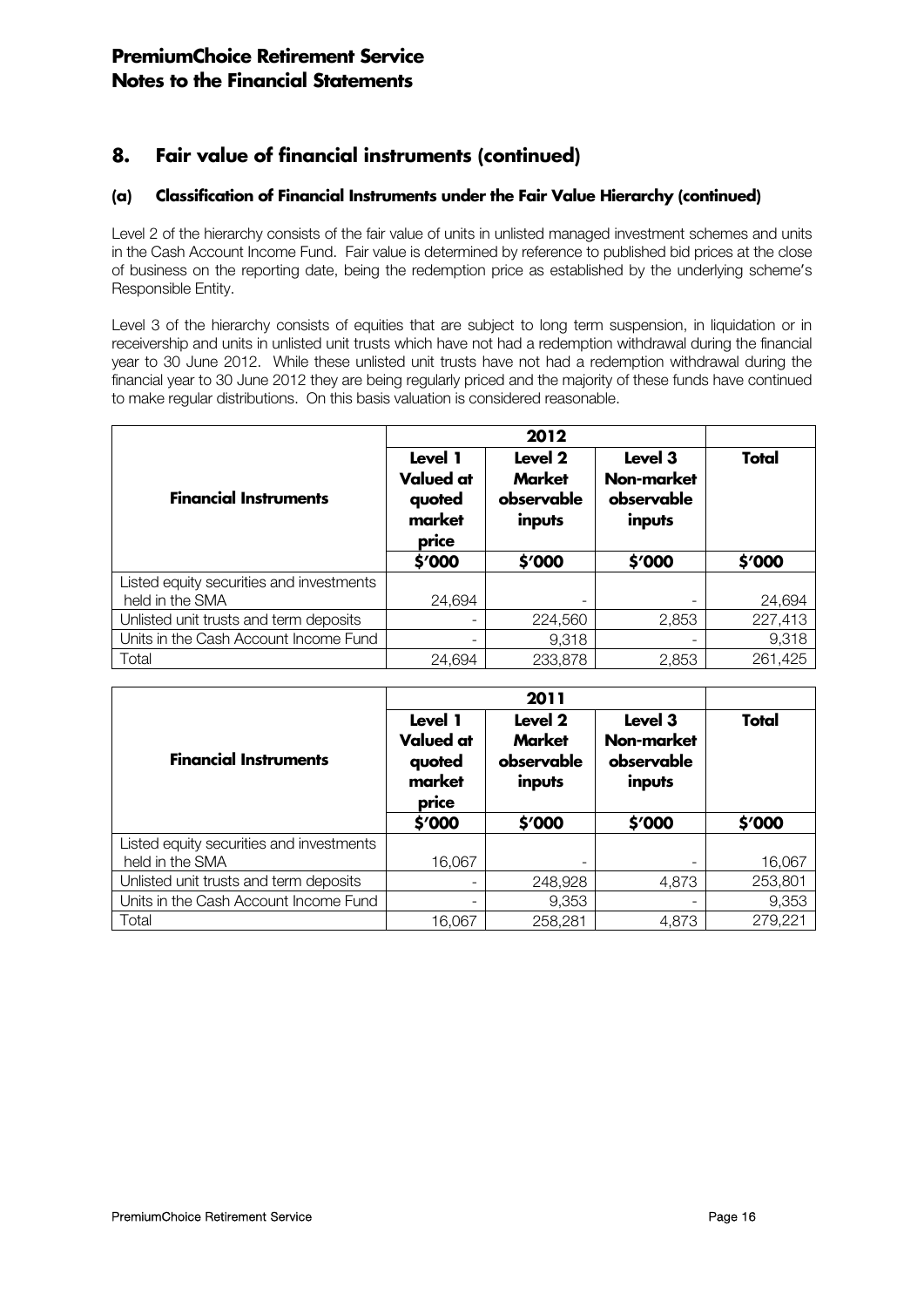# 8. Fair value of financial instruments (continued)

### (b) Level 3 Financial Instruments Transactions

The following table shows a reconciliation of the movement in the fair value of financial instruments categorised within Level 3 between the beginning and the end of the reporting period.

|                                                                         |                                             | 2012                           |                  |
|-------------------------------------------------------------------------|---------------------------------------------|--------------------------------|------------------|
|                                                                         | <b>Listed shares</b><br>and other<br>assets | <b>Unlisted unit</b><br>trusts | <b>Total</b>     |
|                                                                         | \$'000                                      | \$'000                         | \$'000           |
| Opening balance                                                         |                                             | 4,873                          | 4,873            |
| Total realised/unrealised gains and losses<br>Purchases                 |                                             | (509)                          | (509)            |
| <b>Sales</b>                                                            |                                             |                                |                  |
| Transfers into level 3<br>Transfers out of level 3                      |                                             | 1,324<br>(2,835)               | 1,324<br>(2,835) |
| Closing balance                                                         |                                             | 2,853                          | 2,853            |
|                                                                         |                                             | 2011                           |                  |
|                                                                         | <b>Listed shares</b><br>and other<br>assets | <b>Unlisted unit</b><br>trusts | <b>Total</b>     |
|                                                                         | \$'000                                      | \$'000                         | \$'000           |
| Opening balance                                                         |                                             | 7,002                          | 7,002            |
| Total realised/unrealised gains and losses<br>Purchases<br><b>Sales</b> |                                             | (1,480)                        | (1,480)          |

# Transfers into level 3 33 33 33 Transfers out of level 3 (682) (682) Closing balance 4,873 4,873

# 9. Income tax

Major components of the income tax expense for the years ended 30 June 2012 and 2011 are:

|                                                               | 2012<br>\$'000 | 2011<br>\$′000 |
|---------------------------------------------------------------|----------------|----------------|
| <b>Operating Statement</b>                                    |                |                |
| Current tax expenses                                          |                |                |
| Current income tax charge                                     | (749)          | (635)          |
| Adjustments in respect of current income tax of prior year    | (184)          | 111            |
| Deferred tax expenses                                         |                |                |
| Relating to origination and reversal of temporary differences | 1,209          | (831)          |
|                                                               |                |                |
|                                                               | 276            | (1,355)        |
|                                                               |                |                |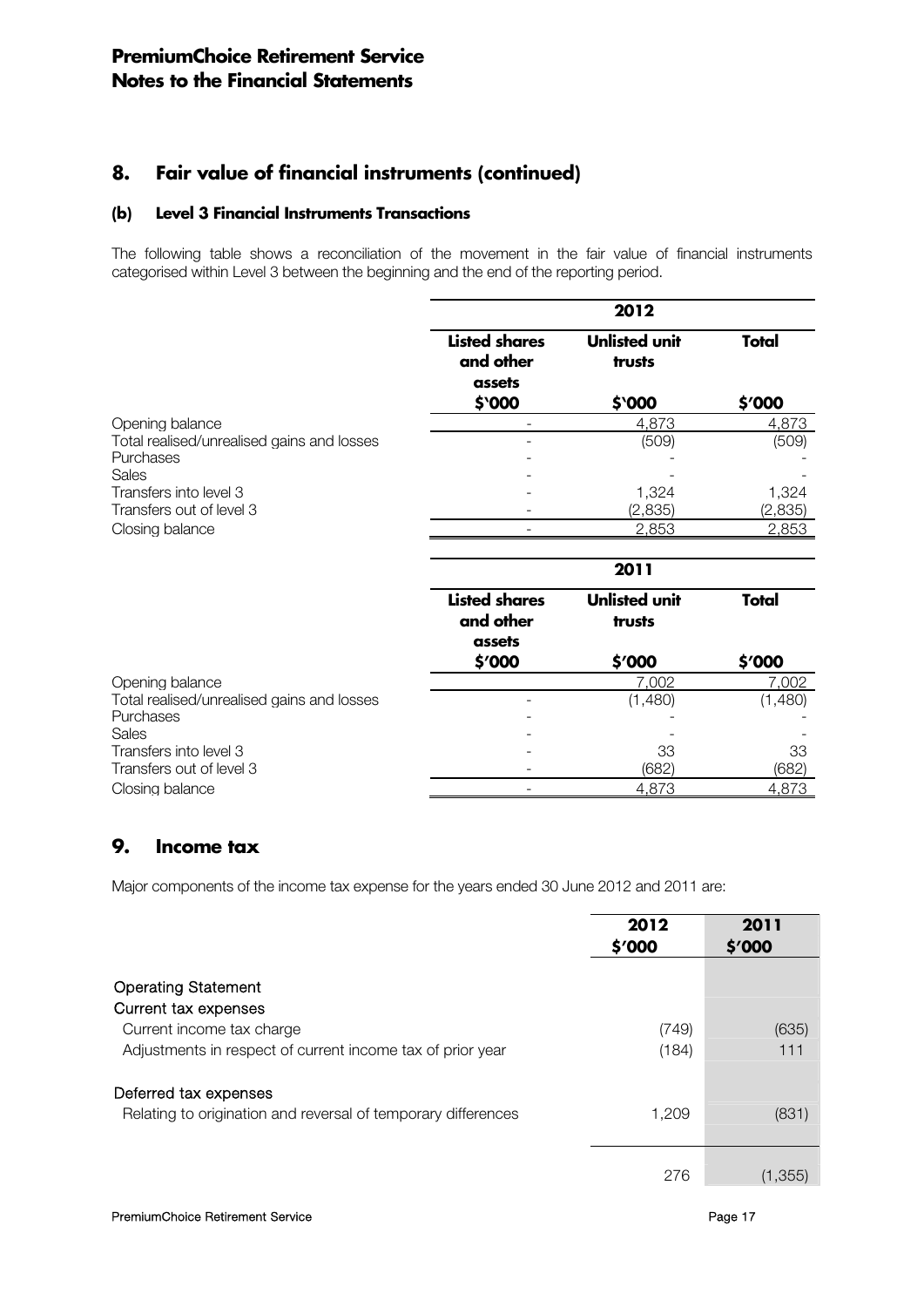# 9. Income tax (continued)

Reconciliation between income tax expenses and the accounting profit before income tax

|                                                                                           | 2012<br>\$'000 | 2011<br>\$'000 |
|-------------------------------------------------------------------------------------------|----------------|----------------|
| Benefits accrued before income tax                                                        | 15,408         | 50,788         |
| Prima facie tax payable @ 15%                                                             | (2, 311)       | (7,618)        |
| Non taxable income                                                                        | 188            | 304            |
| Contributions not subject to tax                                                          | 2,523          | 3,517          |
| Gross up of franking credits                                                              | (217)          | (199)          |
| Gross up of foreign income tax                                                            | (10)           | (11)           |
| Claim of franking credits                                                                 | 1,450          | 1,885          |
| Claim of foreign income tax offsets                                                       | 47             | 73             |
| Difference between realised accounting gains/losses and taxable<br>capital gains/losses   | (873)          | 220            |
| Difference between unrealised accounting gains/losses and<br>taxable capital gains/losses | (787)          | (44)           |
| Protection cost                                                                           | (2)            |                |
| Net exempt pension income                                                                 | 436            | 230            |
| Superannuation contributions surcharge                                                    |                | (1)            |
| Anti-detriment payments                                                                   | 17             | 138            |
| Over/under provision of prior year                                                        | (185)          | 151            |
| Income tax (charge)/benefit reported in the Operating<br>Statement                        | 276            | (1, 355)       |
| Deferred income tax                                                                       |                |                |
| Deferred tax at 30 June relates to the following:                                         |                |                |
| Deferred income tax asset                                                                 |                |                |
| Unrealised losses on investments subject to CGT                                           | 2,408          | 1,934          |
| Capital losses carried forward                                                            | 3,599          | 2,864          |
| Gross deferred tax asset                                                                  | 6,007          | 4,798          |
| Income tax (payable)/receivable                                                           |                |                |
| Current Income tax (charge)<br>Instalments paid                                           | (749)<br>622   | (635)<br>899   |
| Gross income tax (liability)/asset                                                        | (127)          | 264            |

**The Common**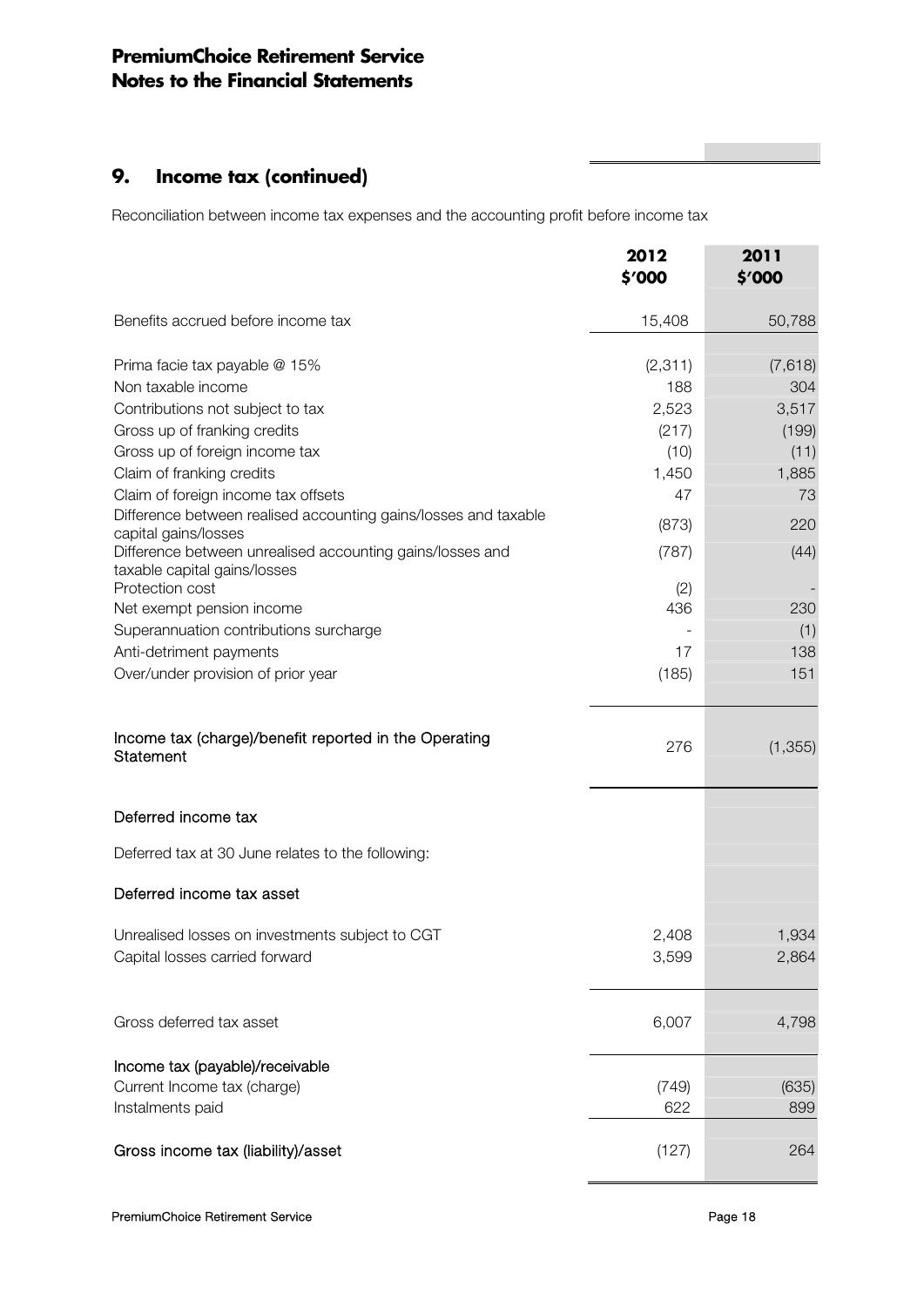# 10. Notes to the Statement of Cash Flows

### (a) Reconciliation of cash and cash equivalents

Cash at the end of the financial year as shown in the Statement of Cash Flows is reconciled to the related items in the Statement of Financial Position as follows:

|                           | 2012<br>\$'000 | 2011<br>\$′000 |
|---------------------------|----------------|----------------|
| Cash and cash equivalents | 3,635          | 10,214         |

Cash at bank earns interest at floating rates based on daily bank deposit rates.

### (b) Reconciliation of benefits accrued as a result of operations to net cash provided by operating activities:

|                                                                       | 2012      | 2011      |
|-----------------------------------------------------------------------|-----------|-----------|
|                                                                       | \$'000    | \$'000    |
|                                                                       |           |           |
| Benefits accrued from ordinary activities after income tax            | 15,684    | 49,433    |
| Members' redemptions                                                  | (37, 687) | (38, 110) |
| Pension payments                                                      | (7,005)   | (6, 761)  |
| In-species transfers                                                  | (1,353)   | (1,506)   |
| Changes in net market values of investments                           | 19,123    | (4,888)   |
| (Increase)/decrease in investment income receivable                   | 3,619     | (2,710)   |
| (Increase)/decrease in GST receivable                                 | 27        | (19)      |
| Increase/(decrease) in fees payable to Navigator Australia<br>Limited | (70)      | (80)      |
| Increase/(decrease) in amounts payable to related parties             | 3         | 19        |
| Increase/(decrease) in sundry payables                                | (44)      | 22        |
| Increase/(decrease) in pension and lump sum tax payable               |           | 8         |
| Increase/(decrease) in income tax payable/receivable                  | 391       | (322)     |
| (Increase)/decrease in deferred tax assets                            | (1,209)   | 831       |
| (Increase)/decrease in compensation receivable                        | (1)       |           |
|                                                                       |           |           |
|                                                                       |           |           |
| Net cash flows used in operating activities                           | (8, 522)  | (4,083)   |

### (c) Non-cash financing and investment activities

During the year there were investment in-specie transfers into the Service of \$1,353,220 (2011: \$1,505,721).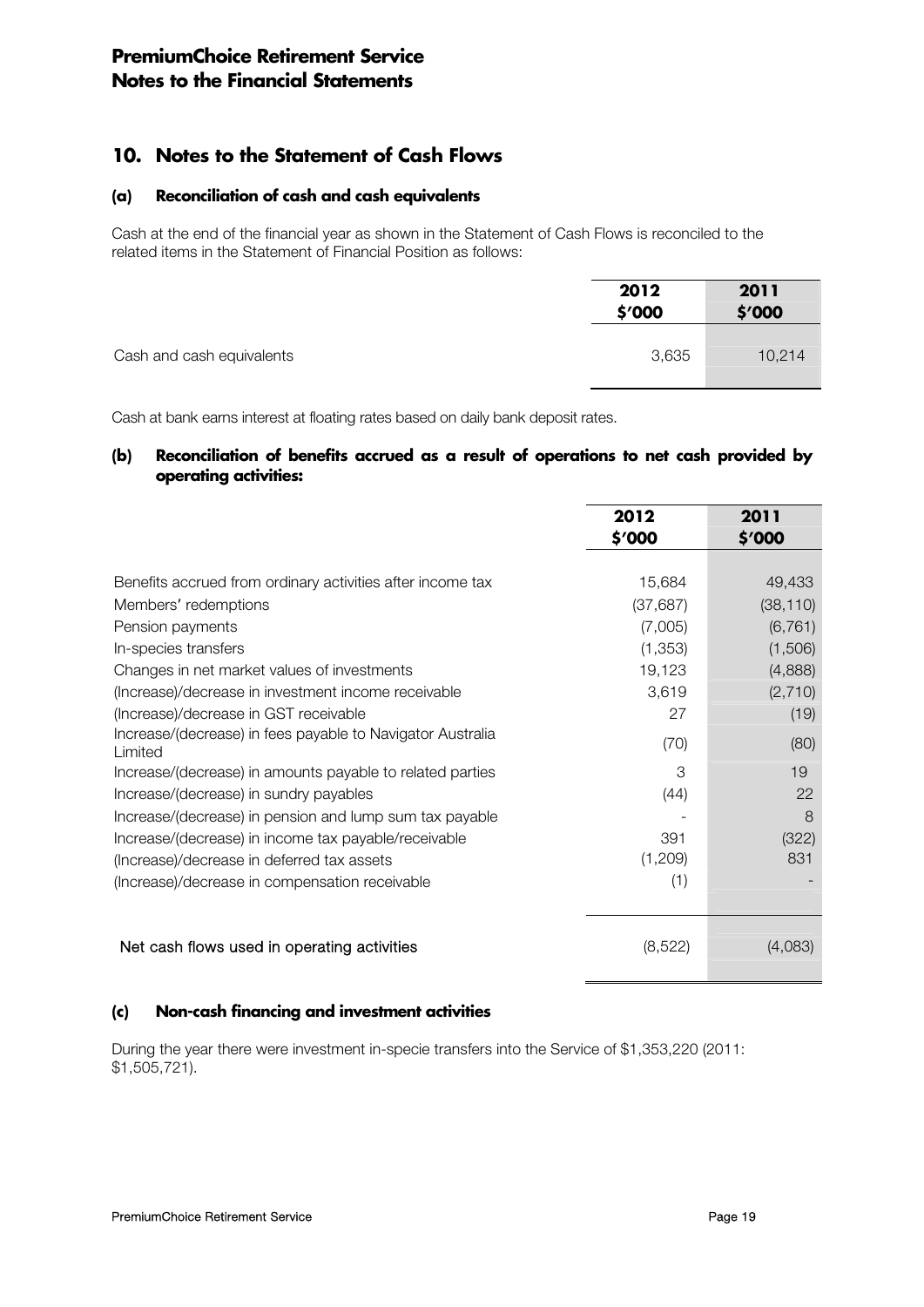# 11. Related parties

### **Trustees**

The Trustee of the Service is NULIS Nominees (Australia) Limited ABN 80 008 515 633 (RSE L0000741) which is a wholly owned subsidiary of MLC Limited ABN 90 000 000 402, whose ultimate parent entity is National Australia Bank Limited.

Costs of the Trustee are met by a related party, MLC Limited.

### **Directors**

The names of the directors of the Trustee who held office at any time during or since the end of the financial year are:

|                      | Appointed  | Resigned  | Independence  |
|----------------------|------------|-----------|---------------|
| Richard Morath*      | 01/10/2009 |           | Executive     |
| Geoffrey Webb        | 01/10/2009 |           | Non-executive |
| Michael Clancy       | 01/10/2009 |           | Executive     |
| Patrick Burroughs    | 01/10/2009 | 24/6/2012 | Non-executive |
| Nicole Smith         | 01/10/2009 |           | Non-executive |
| John Reid            | 01/10/2009 |           | Executive     |
| Michael Fitzsimons   | 25/08/2010 |           | Executive     |
| Peggy Haines         | 14/02/2011 |           | Non-executive |
| <b>Richard Rassi</b> | 29/5/2012  |           | Non-executive |

\* Non-executive from 30 September 2012

#### Directors' remuneration

No amounts are paid by the Service directly to the directors of the Trustee as the directors are not employed or remunerated by the Service. The directors may become members of the Service and hold investments in the Service from time to time. These transactions are made on commercial arms length terms.

### Related party transactions

The Administrator of the Service is Navigator Australia Limited ("NAL"). In its capacity as Administrator, NAL derives management and other fees. NAL is a subsidiary of National Wealth Management Holdings Limited, whose ultimate parent entity is National Australia Bank.

The Responsible Entity of the Navigator Pre Select Funds and CAIF is NAL. NAL derives management fees in its capacity as Responsible Entity for these trusts.

There are number of investment options made available from which related parties derive fees on an arms length basis.

Antares Capital Partners Limited ("ACPL"), formerly named Aviva Investors Australia Limited ("AIAL"), provides investment management services to several Pre Select Funds and Navigator Access Funds and derives investment management fees and administration fees in respect of these services. ACPL was purchased on 01 October 2011 by MLC Wealth Management Holdings Ltd.

The Service also holds investments in various ACPL Trusts. ACPL acts as the Responsible Entity of the ACPL Trusts and receives management fees for these investment products.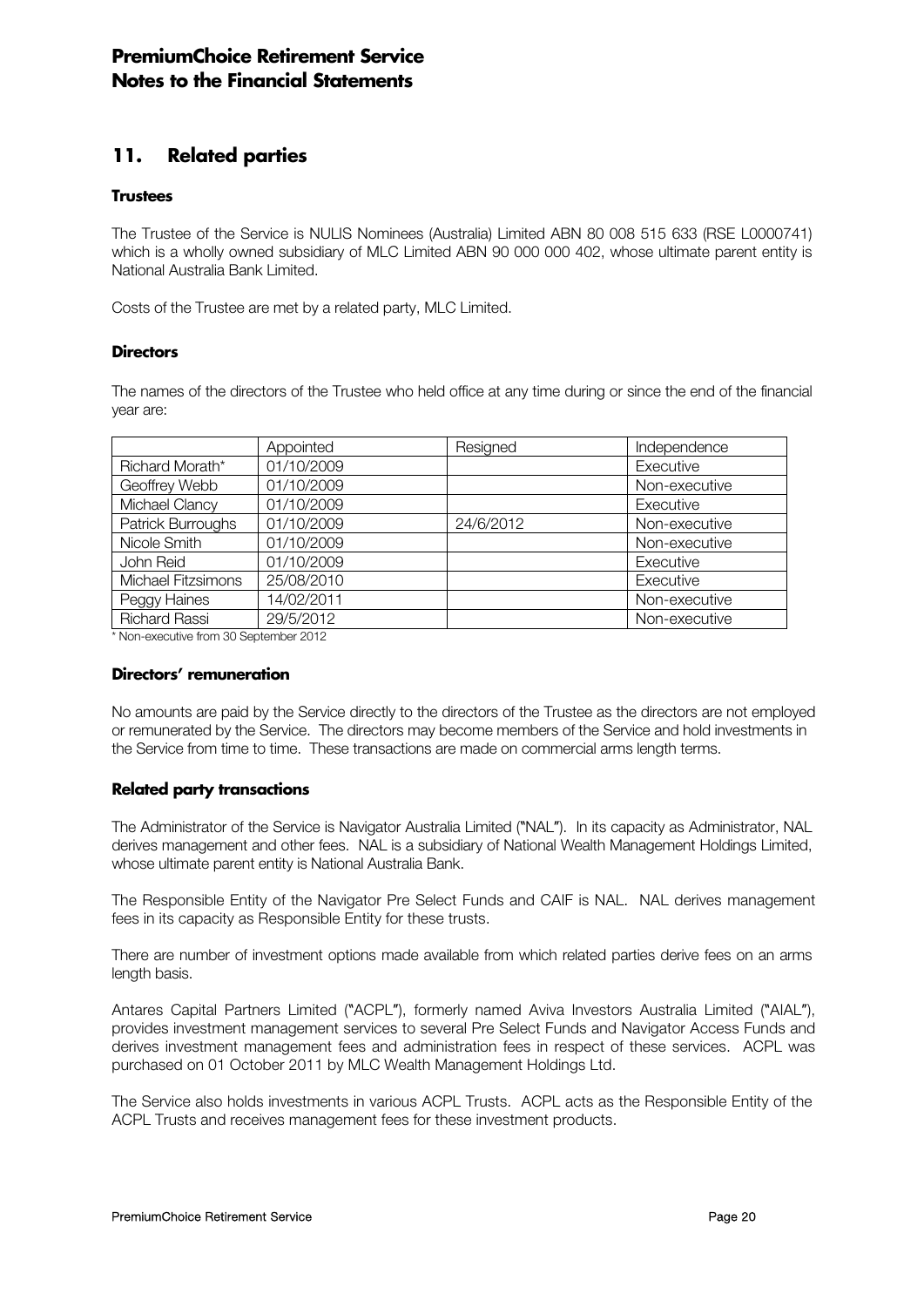# 11. Related parties (continued)

MLC Limited, a subsidiary of MLC Wealth Management Holdings Limited, also provides an optional wealth protection product to members of the Service.

Transactions between the related entities and the Service result from normal dealings in the ordinary course of business. All transactions are conducted on normal commercial terms and conditions.

| <b>Related entity</b>       | Nature of terms of<br>transactions                                                                                          | 2012<br>\$'000 | 2011<br>\$'000 |
|-----------------------------|-----------------------------------------------------------------------------------------------------------------------------|----------------|----------------|
|                             |                                                                                                                             |                |                |
| Navigator Australia Limited | Management fees                                                                                                             | 4,381          | 4,874          |
|                             | Entry fees                                                                                                                  | 205            | 250            |
|                             | Deferred entry fees                                                                                                         | 220            | 365            |
|                             | Other fees relating to exit fees,<br>adviser review fees, regular<br>investment facility fees and share<br>transaction fees | 720            | 468            |
| <b>MLC Limited</b>          | Insurance premiums                                                                                                          | 952            | 756            |

### **Other**

At 30/06/2012:

- The Service owes NAL \$399,440 (2011: \$469,666) for management and other fees.
- The Service owes MLC Limited \$81,713 (2011: \$78,247) for insurance premiums.

### Investing activities

The Service has no investment in the Administrator or the Trustee. The Service may purchase and sell units in approved trusts established by the related parties or its affiliates in the ordinary course of business at market determined issue and redemption prices and may buy and sell equities in related parties at arm's length and under normal terms and conditions on the instruction of members. Details of the Service's investments in related parties are set out below: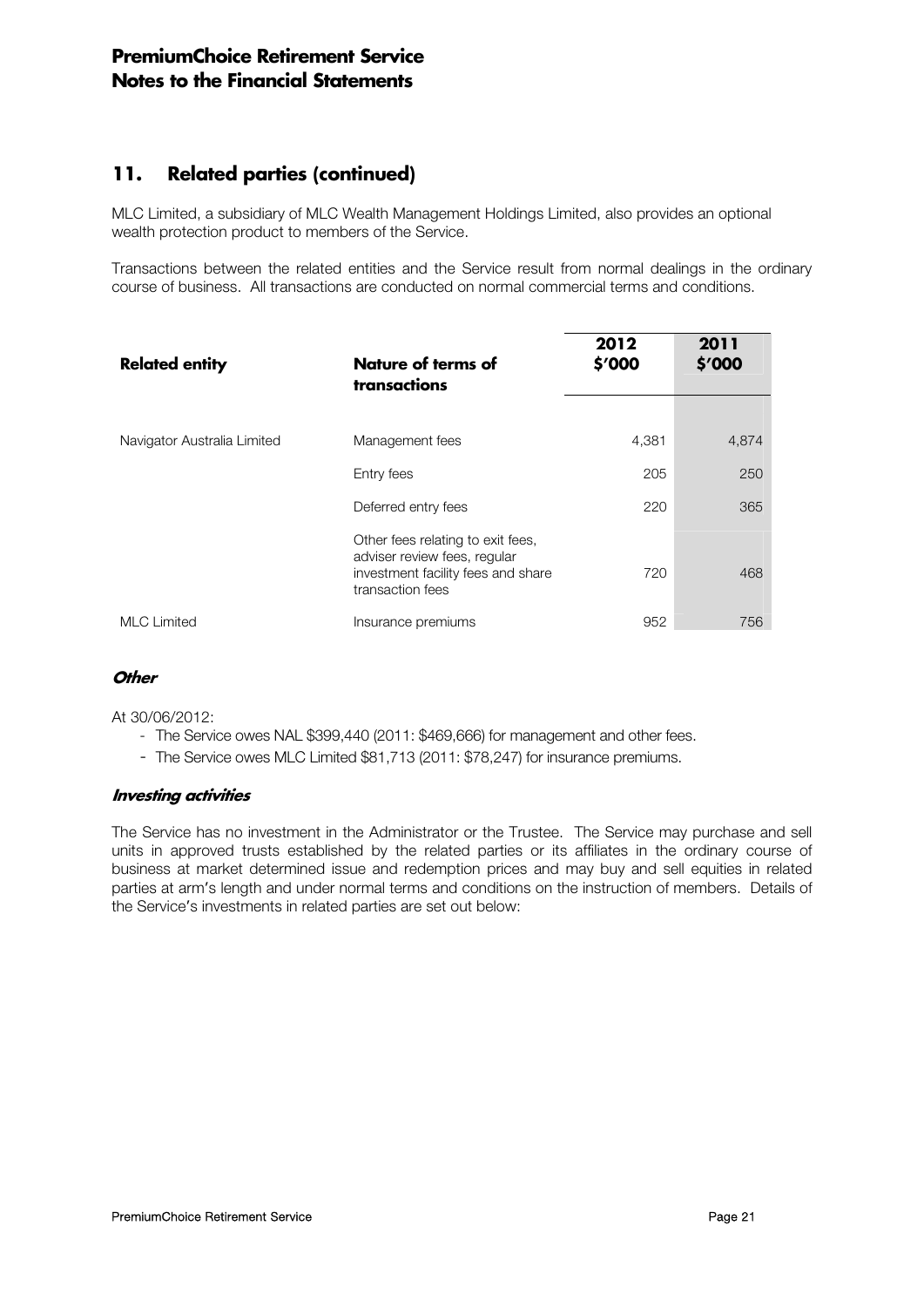# 11. Related parties (continued)

#### Year to June 2012

|                                                  | No. of units<br>held as at<br>30/06/12 | Net market<br>value of<br>investment<br>as at<br>30/06/12 | Interest<br>held in<br>related<br>trust as<br>at<br>30/06/12 | Contribution<br>to investment<br>income for<br>the year | <b>Distributions</b><br>Receivable<br>at 30/06/12 | Purchases<br>at cost<br>during the<br>year | Proceeds<br>on sales<br>during the<br>year |
|--------------------------------------------------|----------------------------------------|-----------------------------------------------------------|--------------------------------------------------------------|---------------------------------------------------------|---------------------------------------------------|--------------------------------------------|--------------------------------------------|
|                                                  |                                        | \$'000                                                    |                                                              | \$'000                                                  | \$'000                                            | \$'000                                     | \$′000                                     |
| Cash Account Income Fund                         | 9.317.876                              | 9.318                                                     | 2.98%                                                        | 461                                                     | 120                                               |                                            | (35)                                       |
| Navigator PreSelect Funds                        | 2.460.300                              | 2.448                                                     | 0.14%                                                        | 77                                                      | 26                                                | 323                                        | (309)                                      |
| <b>Integrated Separately</b><br>Managed Accounts |                                        | 3.454                                                     | 1.66%                                                        | 124                                                     |                                                   | 1.991                                      | (299)                                      |
| <b>MLC</b> Funds                                 | 202.057                                | 170                                                       | 0.01%                                                        | 6                                                       | 3                                                 | 80                                         | (36)                                       |
| <b>Fairview Equity</b>                           | 22,285                                 | 34                                                        | 0.02%                                                        |                                                         |                                                   | 36                                         | (11)                                       |

#### , Nine months to June 2012

|                                            | No. of units<br>held as at<br>30/06/12 | Net market<br>value of<br>investment<br>as at<br>30/06/12 | Interest<br>held in<br>related<br>trust as<br>at<br>30/06/12 | Contribution<br>to investment<br>income for<br>the period | <b>Distributions</b><br>Receivable<br>at 30/06/12 | Purchases<br>at cost<br>during the<br>period | Proceeds<br>on sales<br>during the<br>period |
|--------------------------------------------|----------------------------------------|-----------------------------------------------------------|--------------------------------------------------------------|-----------------------------------------------------------|---------------------------------------------------|----------------------------------------------|----------------------------------------------|
|                                            |                                        | \$'000                                                    |                                                              | \$'000                                                    | \$'000                                            | \$'000                                       | \$'000                                       |
| <b>Antares Capital Partners</b><br>Limited | 16.523.568                             | 17.841                                                    | .39%                                                         | 212                                                       | 107                                               | 1.911                                        | (5,330)                                      |

#### Year to June 2011

|                                                  | No. of units<br>held as at<br>30/06/11 | Net market<br>value of<br>investment<br>as at<br>30/06/11 | Interest<br>held in<br>related<br>trust as<br>at<br>30/06/11 | Contribution<br>to investment<br>income for<br>the year | <b>Distributions</b><br>Receivable<br>at 30/06/11 | Purchases<br>at cost<br>during the<br>year | Proceeds<br>on sales<br>during the<br>year |
|--------------------------------------------------|----------------------------------------|-----------------------------------------------------------|--------------------------------------------------------------|---------------------------------------------------------|---------------------------------------------------|--------------------------------------------|--------------------------------------------|
|                                                  |                                        | \$'000                                                    |                                                              | \$'000                                                  | \$'000                                            | \$'000                                     | \$'000                                     |
| Cash Account Income Fund                         | 9,352,902                              | 9,353                                                     | 2.98%                                                        | 971                                                     | 219                                               |                                            | (21, 871)                                  |
| Navigator PreSelect Funds                        | 2.446.422                              | 2,470                                                     | 0.14%                                                        | 213                                                     | 149                                               | 510                                        | (475)                                      |
| <b>Integrated Separately</b><br>Managed Accounts |                                        | 1,942                                                     | 1.22%                                                        | (143)                                                   | $\overline{\phantom{0}}$                          | 1,639                                      |                                            |
| MLC Funds                                        | 167.626                                | 131                                                       | 0.01%                                                        | 5                                                       | 4                                                 | 60                                         | (57)                                       |
| Antares Lodestar                                 | 688,614                                | 552                                                       | 0.39%                                                        | $\overline{7}$                                          | 2                                                 | 476                                        | (23)                                       |
| <b>Fairview Equity</b>                           | 8,446                                  | 14                                                        | 0.02%                                                        |                                                         |                                                   | 15                                         |                                            |

The Service held 33,100 ordinary shares in National Australia Bank Limited at reporting date worth \$779,174 and 1,280 National Income Securities Stapled Floating Rate Notes worth \$128,627. The Service also held \$8,162,698 in term deposits with the NAB as at 30 June 2012 and \$24,764,949 in a National Australia Bank Professional Funds Account.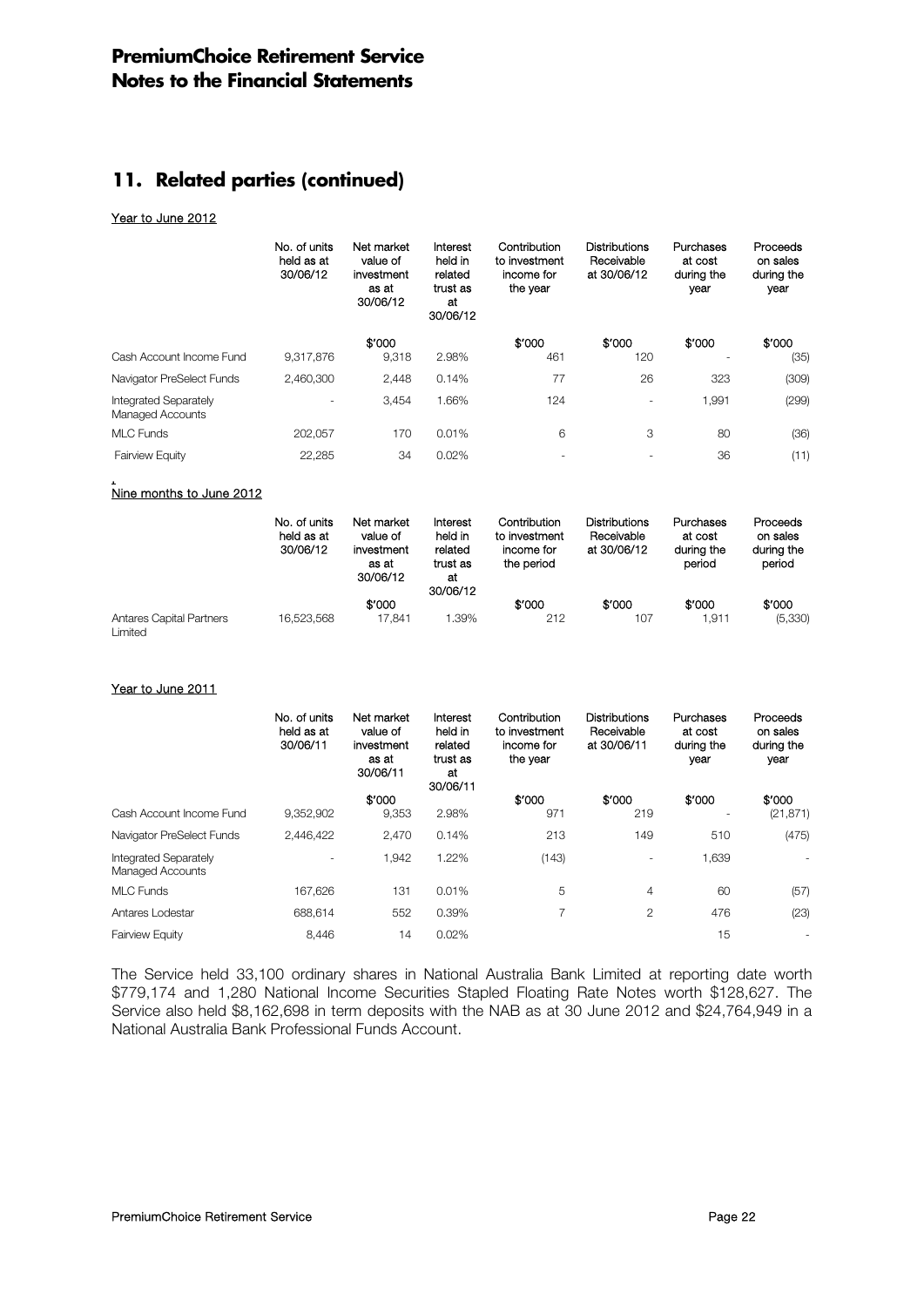# 12. Auditor's remuneration

Auditor's remuneration has not been charged to the Service as this cost is borne by NAL. Since the Service itself is not responsible for these payments the amounts disclosed are not included in either expenses or liabilities in the Operating Statement or Statement of Financial Position respectively. The amount paid and payable by NAL for the financial year for both the audit of the financial statements by Ernst & Young Services Pty Ltd and for the audit of other regulatory requirements was \$23,900 (2011: \$22,900).

# 13. Commitments and Contingencies

### Tax on surchargeable contributions

The superannuation contributions surcharge is levied on surchargeable contributions received by the Fund on or after 21 August 1996 and on before 30 June 2005. The Australian Taxation Office (ATO) assesses the amount of the surcharge based upon each member's adjusted taxable income and level of surchargeable contributions and periodically sends grouped assessments to the Service.

The liability to pay the surcharge rests with the holder of the surchargeable contributions at the time the surcharge assessment is received from the ATO. Any surcharge levied against the Service is charged to the relevant members' benefits when the assessment is received and agreed.

The Service is not in a position to reliably measure the liability for the surcharge in respect of the year ended 30 June 2012 and has not made provision for it in these financial statements. Contributions surcharge is recognised as an expense of the Service in the financial year that the assessment is recognised and agreed.

# 14. Events subsequent to reporting date

No significant events have occurred since the end of the reporting period which would impact on the financial position of the Service disclosed in the Statement of Financial Position as at 30 June 2012 or on the results and cash flows of the Service for the reporting period ended on that date.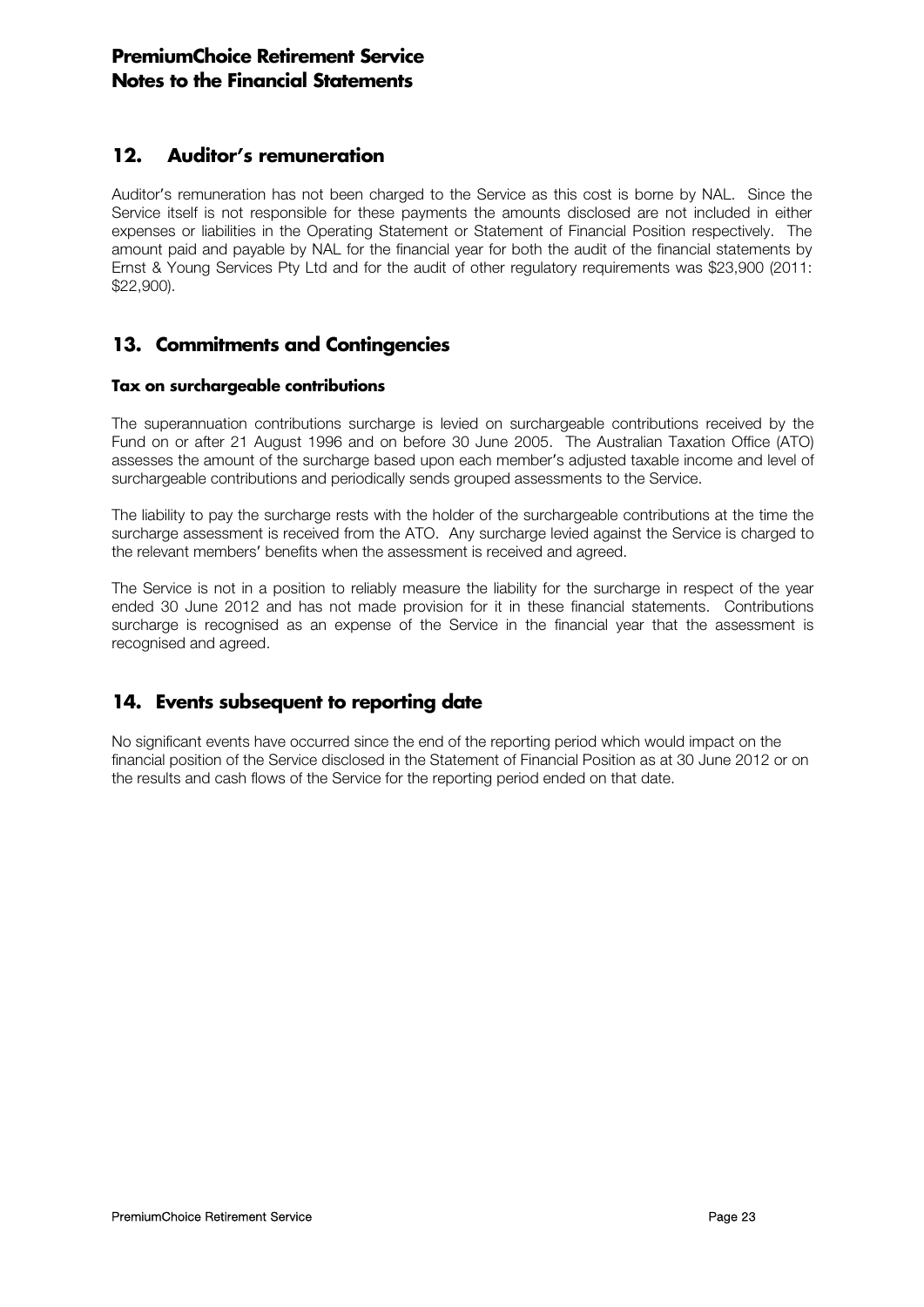# **PremiumChoice Retirement Service** Financial Report for the year ended 30 June 2012 **Trustee's declaration to the Members**

In the opinion of the Trustee of the PremiumChoice Retirement Service ("the Service"):

- The accompanying financial statements of the Service are properly drawn up so as to present fairly  $\mathbf{1}$ the financial position of the Service as at 30 June 2012, the results of its operations and cash flows for the reporting period ended on that date in accordance with Australian Accounting Standards and other mandatory professional reporting requirements and the provisions of the Trust Deed dated 19 February 2002, as amended; and
- The Fund has been conducted in accordance with its constituent Trust Deed dated 19 February  $2.$ 2002, as amended, the requirements of the Superannuation Industry (Supervision) Act 1993 and Regulations, the Corporations Act 2001 and Regulations and Guidelines during the reporting period.

Signed in accordance with a resolution of the Board of Directors of NULIS Nominees (Australia) Limited.

Director

Date: 18 October, 2012 Director

Date:  $180$  stober, 2012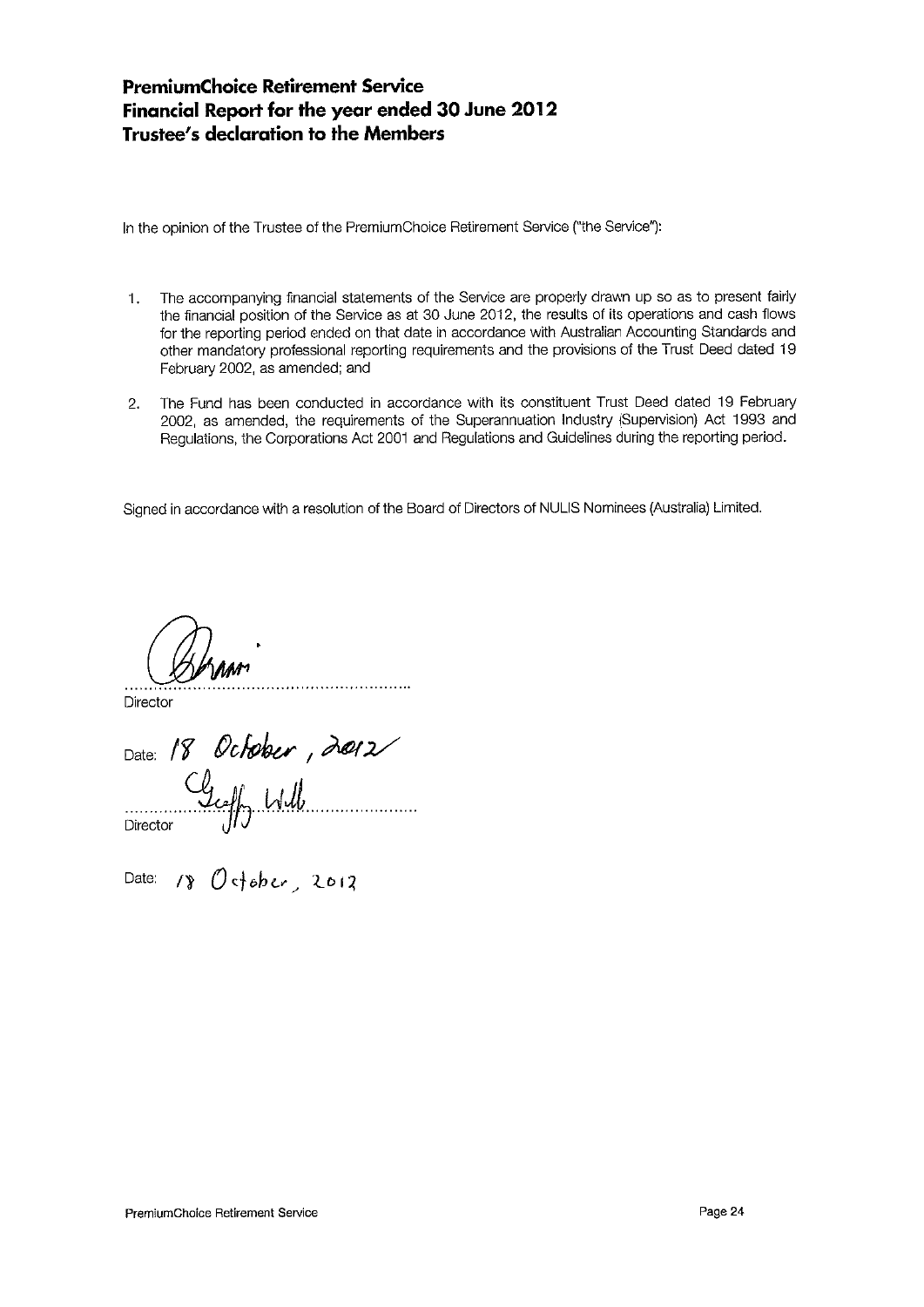

Ernst & Young Building 8 Exhibition Street Melbourne VIC 3000 Australia GPO Box 67 Melbourne VIC 3001 Tel: +61 3 9288 8000 Fax: +61 3 8650 7777 www.ey.com/au

#### (A) APRA Annual Return

Independent Auditor's report approved form for registrable superannuation entity

Independent auditor's report to the trustee of PremiumChoice Retirement Service ABN: 70 479 285 132 on APRA Annual Return forms SRF 200.0, Statement of Financial Performance, SRF 210.0 Statement of Financial Position, SRF 220.0 Exposure Concentrations and SRF 230.0 Transactions with **Associated Parties.** 

#### Trustee's Responsibility for the APRA Annual Return Forms

The superannuation entity's trustee is responsible for the preparation and lodgement of the APRA Annual Return forms and for such internal controls as the trustee determines to be necessary to enable the preparation of these forms free from material misstatement, whether due to fraud or error. The APRA Annual Return forms have been prepared for the purposes of fulfilling the trustee's reporting requirements pursuant to the Financial Sector (Collection of Data) Act 2001 (FSCODA Reporting Standards).

#### **Auditor's Responsibility**

My responsibility is to express an opinion on the APRA Annual Return Forms based on my audit. I have audited, pursuant to the FSCODA Reporting Standards, APRA Annual Return forms SRF 200.0 Statement of Financial Performance; and SRF 210.0 Statement of Financial Position; and other information in APRA Annual Return forms SRF 220.0 Exposure Concentrations; and SRF 230.0 Transactions with Associated Parties: (collectively known as the 'relevant forms') of PremiumChoice Retirement Service, which comprise part of the APRA Annual Return, for the year ended 30 June 2012.

I have conducted an independent audit of the relevant forms in order to express an opinion on them to the trustee of PremiumChoice Retirement Service.

I have also performed an independent audit of the financial statements of PremiumChoice Retirement Service for year ended 30 June 2012. My auditor's report on the financial statements was signed on 18 October 2012, and was not modified.

My audit has been conducted in accordance with Australian Auditing Standards. These Auditing Standards require that I comply with relevant ethical requirements relating to audit engagements and plan and perform the audit to obtain reasonable assurance as to whether the relevant forms are free of material misstatement.

An audit involves performing procedures to obtain audit evidence about the amounts and disclosures in the relevant forms. The procedures selected depend on the auditor's judgement, including the assessment of the risks of material misstatement of the amounts and disclosures in the relevant forms, whether due to fraud or error. In making those risk assessments, the auditor considers internal control relevant to the trustee's preparation and presentation of the amounts and disclosures in the relevant forms in order to design audit procedures that are appropriate in the circumstances, but not for the purpose of expressing an opinion on the effectiveness of the trustee's internal control. An audit also includes evaluating the appropriateness of accounting policies used and the reasonableness of accounting estimates made by the trustee, as well as evaluating the overall presentation of the amounts and disclosures in the relevant forms.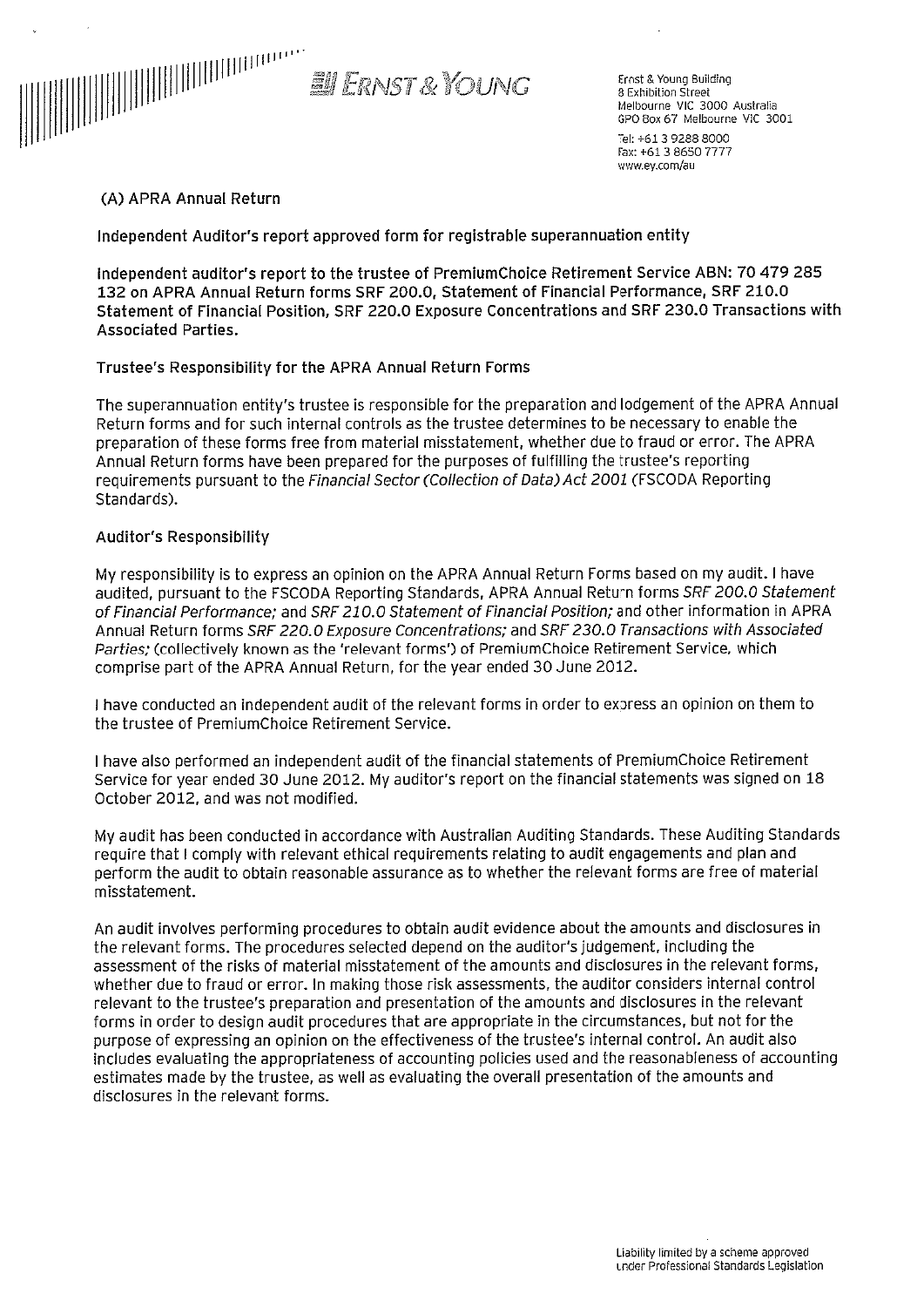

For the purpose of ensuring that these APRA Annual Return forms are materially complete and accurate and are in accordance with the relevant prudential reporting standards, my procedures included testing that the information in the relevant forms is consistent with the financial statements for year ended 30 June 2012. In addition, and for the same purpose, in regard to other information reported in the relevant forms. I examined on a test basis, evidence supporting the amounts and other disclosures in these APRA Annual Return forms that were not directly derived from the financial statements.

These procedures have been undertaken to form an opinion whether, in all material respects:

- the relevant APRA Annual Return forms are prepared in all material respects in accordance with  $a)$ the requirements of the FSCODA Reporting Standards, so as to present a view which is consistent with my understanding of the superannuation entity's financial position as at 30 June 2012, its performance, related party dealings and exposure concentrations for the year then ended, as reflected in the superannuation entity's financial statements signed on 18 October 2012 or the accounting records of PremiumChoice Retirement Service in regards to other information that was not directly derived from the financial statements; and
- the trustee has complied with the reporting requirements of the FSCODA Reporting Standards  $b)$ pertaining to the preparation of the relevant forms specified above. My procedures did not include an audit of the amounts and other disclosures in those APRA Annual Return forms other than the relevant forms specified above.

I believe that the audit evidence I have obtained is sufficient and appropriate to provide a basis for my audit opinion.

#### **Auditor's Opinion**

#### In my opinion:

- the relevant APRA Annual Return forms are prepared in all material respects in accordance with a) the requirements of the FSCODA Reporting Standards, the financial position of PremiumChoice Retirement Service as at 30 June 2012, its performance, related party dealings, and exposure concentrations for the year then ended, as reflected in the superannuation entity's financial statements signed on 18 October 2012 or accounting records with regard to other information that was not directly derived from the financial statements; and
	- the trustee of PremiumChoice Retirement Service has complied in all material respects with the b) reporting requirements of the FSCODA Reporting Standards pertaining to the preparation of the relevant forms.

#### Basis of preparation of APRA Annual Return Forms and restriction on use

Without modifying my opinion, I draw to readers' attention that the APRA Annual Return forms have been prepared for the purpose of fulfilling the trustee's reporting responsibilities of the FSCODA Reporting Standards. As a result, they may not be suitable for another purpose.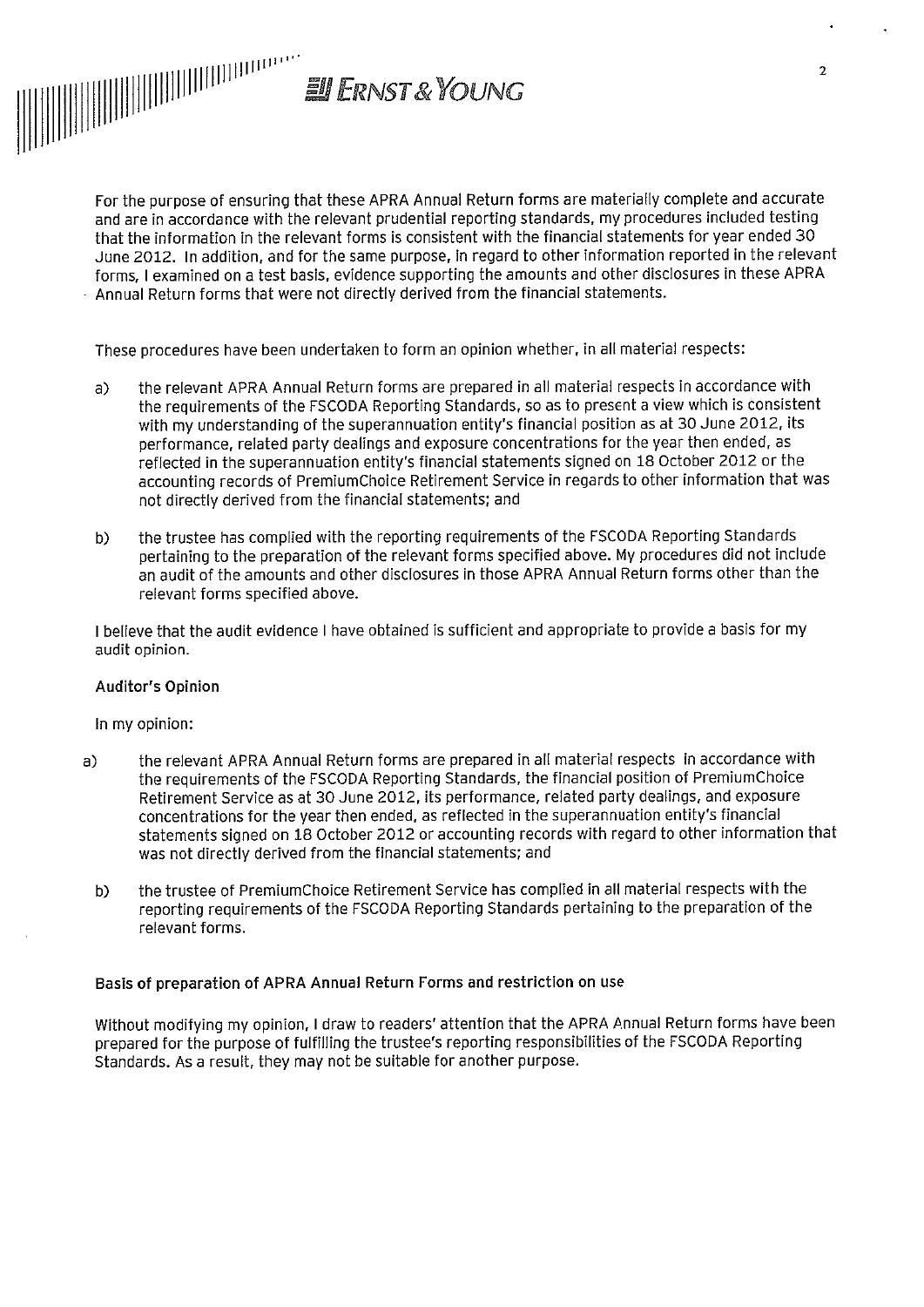

### (B) Compliance

**Trustee's Responsibility for Compliance** 

- (a) The superannuation entity's trustee is responsible for complying with the requirements of the SIS Act. SIS Regulations, the Reporting Standards made under s.13 of the Financial Sector (Collection of Data) Act 2001 (FSCODA Reporting Standards), the Corporations Act 2001 (Corporations Act) and Corporation Regulations 2001 (Corporation Regulations).
- The trustee is also responsible, under the following Conditions of the 'Schedule additional  $(b)$ conditions imposed under section 29EA of the Act' of the RSE Licence issued by APRA for:
	- Condition F1 ensuring that the RSE licensee was entitled to the benefit, in respect of the  $(i)$ due performance of its duties as RSE licensee, of an approved quarantee of at least \$5m at all times during the reporting period.

#### **Auditor's Responsibility**

I have audited the compliance of PremiumChoice Retirement Service with the requirements set out above for the year ended 30 June 2012.

My responsibility is to express a conclusion on the trustee's compliance with the requirements of the SIS Act, SIS Regulations, FSCODA Reporting Standards, Corporations Act and Corporation Regulations based on the audit. My audit has been conducted in accordance with applicable Standards on Assurance Engagements (ASAE 3100 Compliance Engagements). These Standards require that I comply with relevant ethical requirements and plan and perform the audit to obtain reasonable assurance whether the trustee of PremiumChoice Retirement Service has, in all material respects:

(a) complied with the relevant requirements of the following provisions (to the extent applicable) of the SIS Act and SIS Regulations:

sections 19(2), 19(3), 29E(1)(c) (only in relation to the Trustee's compliance with each measure and procedure within its Risk Management Strategy), 29E(1)(e), 35A, 35C, 36, 65, 66, 67, 69-85, 86-93A, 95, 97, 98, 101, 103, 104, 105, 106, 107, 109, 117, 118, 122, 124, 125, 126K, 152, 154 and 155(2);

regulations 2.33(2), 3.10, 4.08(3), 5.08, 6.17, 7.04, 7.05, 9.09, 9.14, 9.29, 9.30, 13.14, 13.17. 13.17A: and

- (b) complied with the FSCODA Reporting Standards that are subject to audit (to the extent applicable); and
- (c) complied with the relevant requirements of the following provisions of the Corporations Act and Corporation Regulations (to the extent applicable):

sections 1012B, 1012F, 1012H(2), 1012I, 1013B, 1013D, 1013K(1), 1013K(2), 1016A(2), 1016A(3), 1017B(1), 1017B(5), 1017C(2), 1017C(3) 1017C(5), 1017C(8), 1017D(1), 1017D(3), 1017D(3A), 1017DA(3), 1017E(2), 1017E(3), 1017E(4), 1020E(8) and 1020E(9); and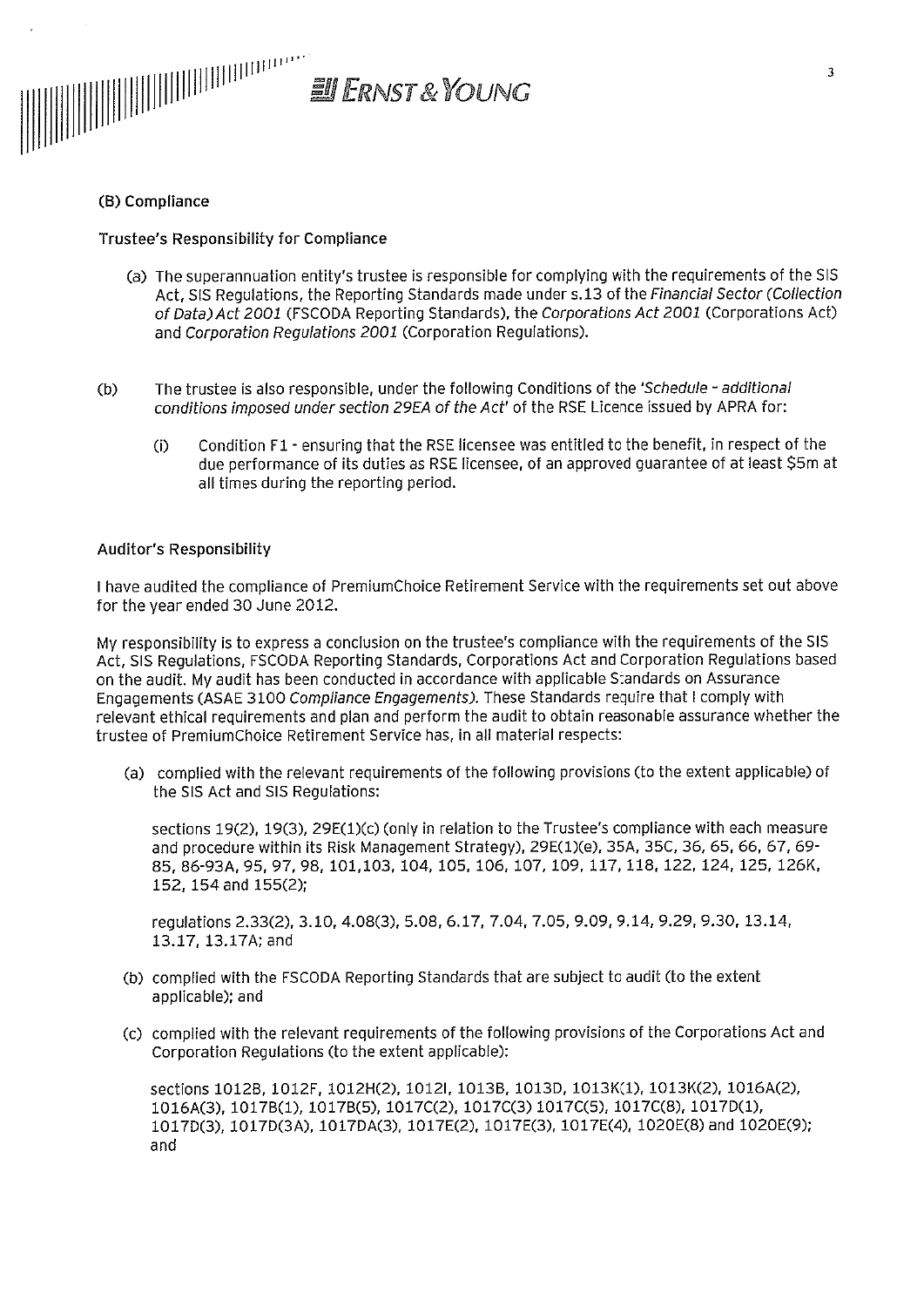

regulations 7.9.110 and 7.9.32(3); and

(d) complied with the requirement to prepare the respective forms comprising the APRA Annual Return.

for the year ended 30 June 2012.

My procedures with respect to SIS Regulation 6.17 included testing whether amounts identified by the trustee as preserved and restricted non-preserved have been cashed or transferred only in accordance with the requirements of Part 6 of the SIS Regulations. These procedures did not include testing of the calculation of the preserved and restricted non-preserved amounts beyond a broad assessment of the apparent reasonableness of the calculations.

My responsibility is also to express a conclusion on the trustee's compliance with the respective Conditions of the 'Schedule - additional conditions imposed under Section 29EA of the Act' of the RSE Licence issued by APRA referred to under the heading Trustee's Responsibility for Compliance, above of PremiumChoice Retirement Service for the year ended 30 June 2012.

My procedures in relation to SIS Section 155(2) included assessing the trustee's controls in place to monitor compliance with Section 155(2). These procedures did not include testing the trustee's methodology used to calculate the issue or redemption price.

My procedures included examination, on a test basis, of evidence supporting compliance with those requirements of the SIS Act, SIS Regulations, FSCODA Reporting Standards, Corporations Act and Corporations Regulations.

These tests have not been performed continuously throughout the period, were not designed to detect all instances of non-compliance, and have not covered any other provisions of the SIS Act and SIS Regulations, FSCODA Reporting Standards, Corporations Act and Corporations Regulations apart from those specified. The superannuation entity's trustee is responsible for complying with the SIS Act and SIS Regulations, FSCODA Reporting Standards, Corporations Act and Corporations Regulations.

I believe that the audit evidence I have obtained is sufficient and appropriate to provide a basis for my audit conclusion.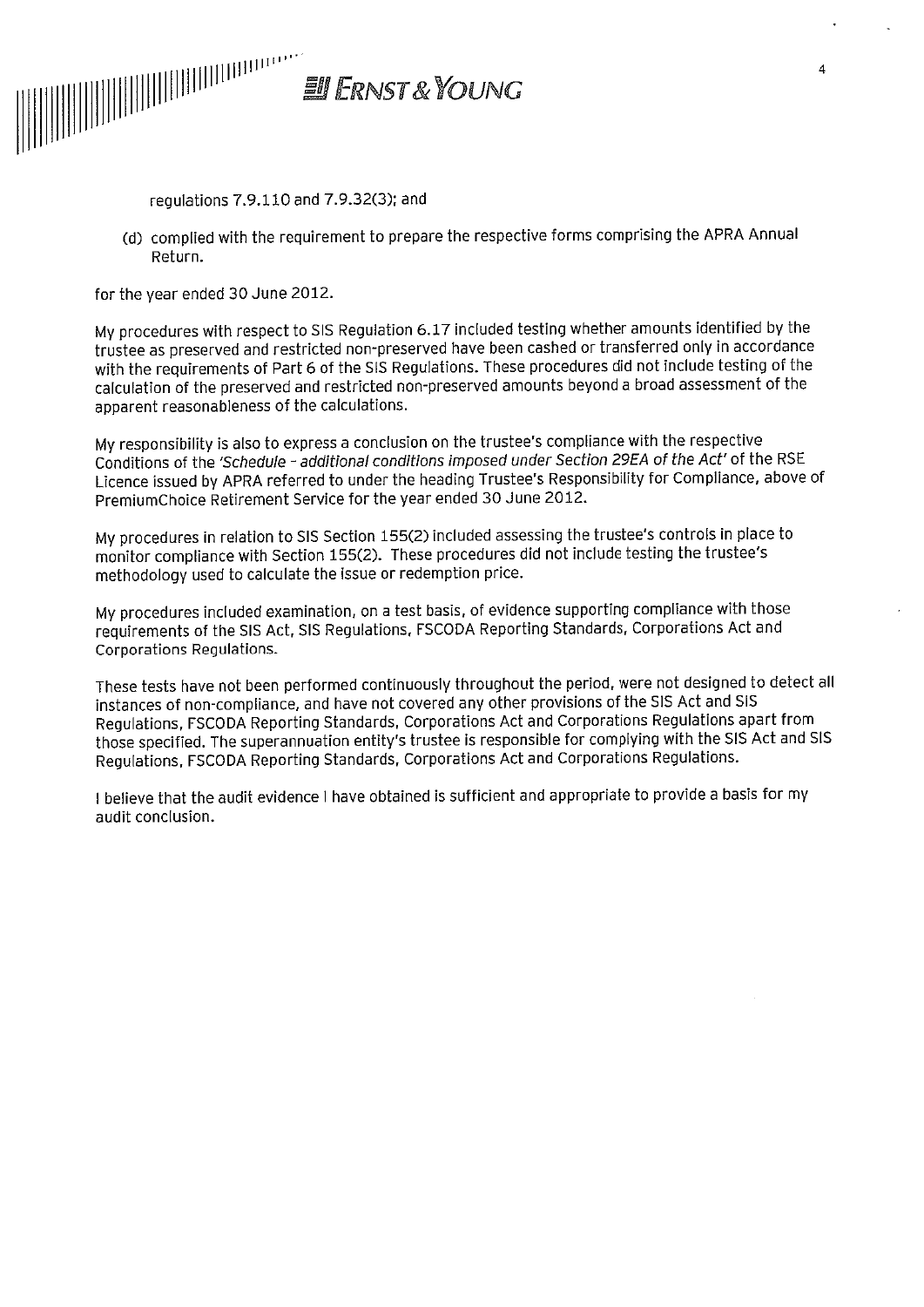

### **Auditor's Opinion**

In my opinion the Trustee of PremiumChoice Retirement Service has complied, in all material respects with:

- a) The requirements of the SIS Act and SIS Regulations, FSCODA Reporting Standards, Corporations Act and Corporations Regulations specified above for the year ended 30 June  $2012$ ; and
- The condition contained in Condition F1 of the 'Schedule additional conditions imposed  $b)$ under section 29EA of the Act' of the RSE Licence issued by APRA, specified above.

Lude Slater<br>Luke Slater<br>Partner<br>Ernst 2 Young

Ernst & Young Melbourne 18 October 2012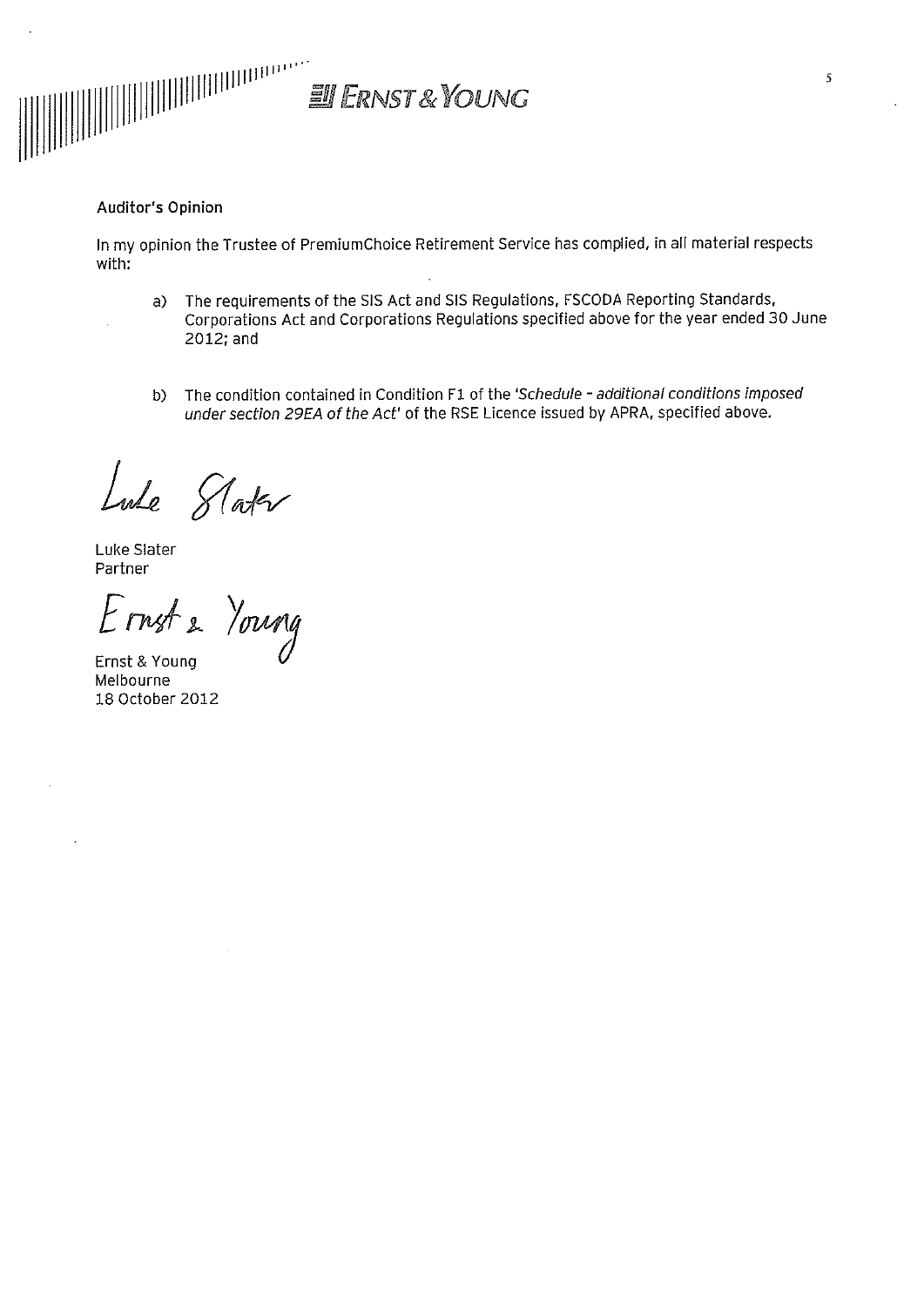

Ernst & Young Building 8 Exhibition Street Melbourne VIC 3000 Australia<br>GPO Box 67 Melbourne VIC 3001 Tel: +61 3 9288 8000 Fax: +61 3 8650 7777 www.ey.com/au

Review of systems to manage and monitor future compliance with Risk Management Strategy and Risk Management Plan

To the trustee of PremiumChoice Retirement Service (the RSE licensee)

### Trustee's Responsibility for systems to manage and monitor future compliance with Risk Management Strategy and Risk Management Plan

The trustee is responsible for the design, documentation, operation and monitoring of the Risk Management Strategy and the Risk Management Plan, including the adequacy of risk assessments contained in the strategy and plan, including the relevant internal control systems, policies and procedures, and compliance, including future compliance therewith.

#### **Auditor's Responsibility**

My responsibility is to express a conclusion, based on my review, on the systems, being the relevant processes and procedures, used by NULIS Nominees (Australia) Limited to identify future risks arising from proposed future activities and to manage and monitor future (the twelve month period following the date of this review report) compliance with the Risk Management Strategy and Risk Management Plan. The contents of Risk Management Strategies and Risk Management Plans are prescribed in Sections 29H and 29P respectively of the SIS Act.

This review report was prepared for the RSE licensee in accordance with Sections 35C (5) (d) (ii) and 35C (5) (d) (iv) of the SIS Act. I disclaim any assumption of responsibility for any reliance on this review report to any person other than the trustee, or for any purpose other than that for which it was prepared.

I have conducted my review in accordance with applicable Standards on Assurance Engagements (ASAE 3000 Assurance Engagements Other than Audits or Reviews of Historical Financial Information) in order to state whether, on the basis of my review as described, whether anything has come to my attention that causes me to believe that for the year NULIS Nominees (Australia) Limited does not have adequate systems to identify future risks arising from proposed future activities and to manage and monitor future compliance with the Risk Management Strategy of NULIS Nominees (Australia) Limited, and the Risk Management Plan of PremiumChoice Retirement Service.

A review of systems consists of making enquiries of the RSE licensee and other procedures as are considered necessary in the circumstances. I have performed the review procedures having regard to relevant standards and guidance issued by the Auditing and Assurance Standards Board.

A review is substantially less in scope than an audit conducted in accordance with Australian Auditing Standards and consequently does not enable me to obtain assurance that I am aware of all significant matters that might be identified in an audit. Accordingly, I do not express an audit opinion.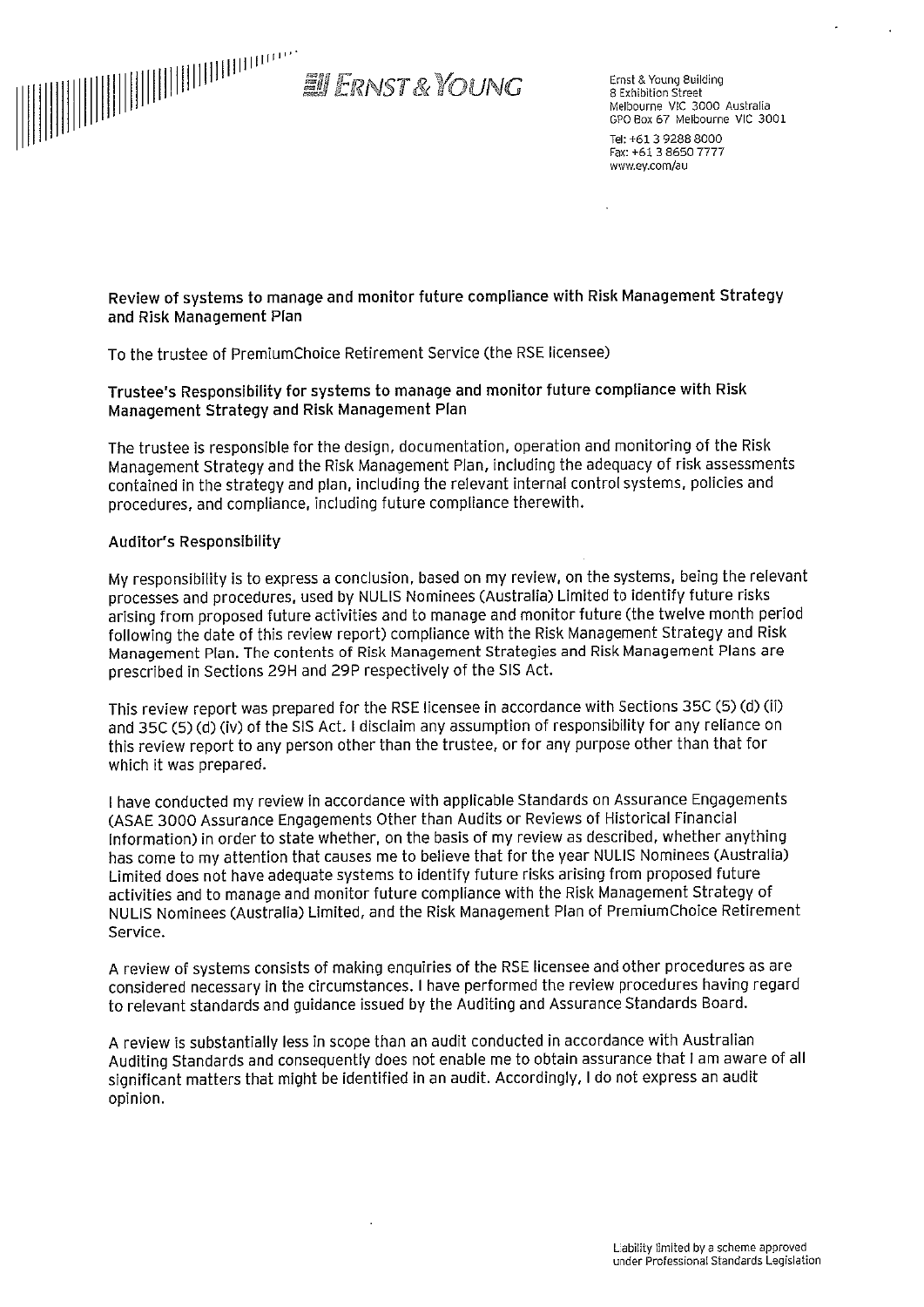

Because of the inherent limitations of any systems to ensure compliance, including future compliance, with any Risk Management Strategy or Risk Management Plan, it is possible that risks may arise which are not included in, or appropriately managed by, the Risk Management Strategy or Risk Management Plan, or that fraud, errors, or non-compliance with laws and regulations may occur and not be detected. A review is not designed to detect all instances of non-compliance, or weaknesses in the risk management measures in the Risk Management Strategy and Risk Management Plan, as a review is not performed continuously throughout the year and the review procedures performed in respect of compliance, including future compliance, with the Risk Management Strategy, and Risk Management Plan, are undertaken on a test basis.

Any projection of the systems to ensure compliance with the Risk Management Strategy and Risk Management Plan to future periods is subject to the risk that the systems may become inadequate because of changes in conditions, or that the degree of compliance with them may deteriorate.

#### Conclusion

Based on my review, which is not an audit, nothing has come to my attention that causes me to believe that, in all material respects, NULIS Nominees (Australia) Limited does not have adequate systems, being the relevant processes and procedures, to identify future risks arising from proposed future activities and to manage and monitor future (the twelve month period following the date of this review report) compliance with the Risk Management Strategy, and Risk Management Plan of PremiumChoice Retirement Service.

Lude Slater

 $Luke Slater$ <br>Partner<br> $Fmsf$  & Young

Ernst & Young Melbourne 18 October 2012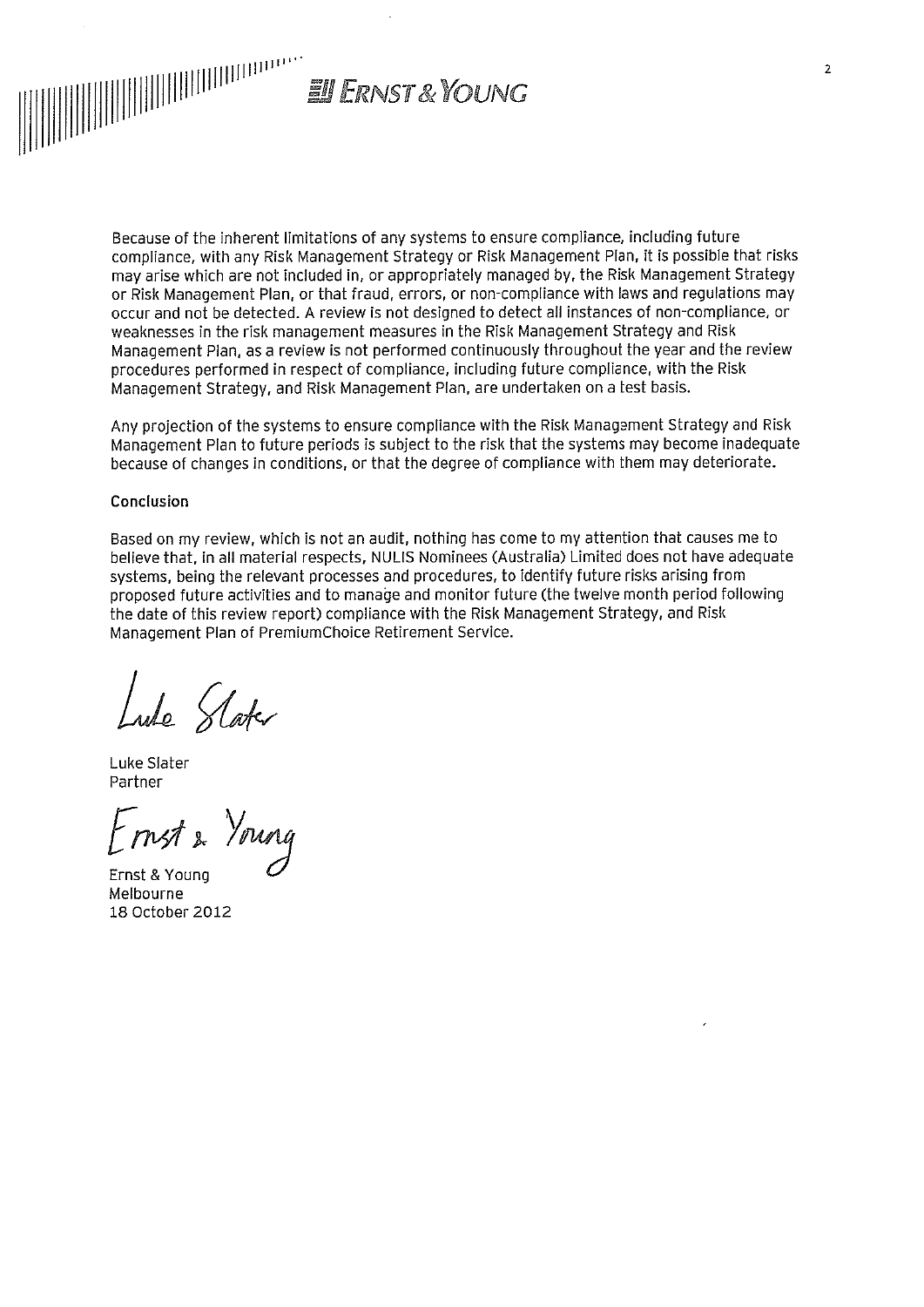

Ernst & Young Building 8 Exhibition Street Melbourne VIC 3000 Australia GPO Box 67 Melbourne VIC 3001

Tel: +61 3 9288 8000 Fax: +61.3 8650 7777 www.ey.com/au

### PREMIUMCHOICE RETIREMENT SERVICE ABN: 70 479 285 132

### REPORT BY THE INDEPENDENT APPROVED AUDITOR TO THE TRUSTEE AND MEMBERS

#### **Financial statements**

I have audited the financial statements of PremiumChoice Retirement Service for the year ended 30 June 2012 comprising the statement of financial position, operating statement, cash flow statement, summary of significant accounting policies, other explanatory notes and the Trustee statement.

#### Trustee's Responsibility for the Financial Statements

The superannuation entity's trustee is responsible for the preparation and fair presentation of the financial statements in accordance with Australian Accounting Standards and the requirements of the SIS Act and the Superannuation Industry (Supervision) Regulations 1994 (SIS Regulations). The trustee is also responsible for such internal control as the trustee determines is necessary to enable the preparation and fair presentation of financial statements that are free from material misstatement, whether due to fraud or error.

#### Auditor's Responsibility

My responsibility is to express an opinion on the financial statements based on my audit. I have conducted an independent audit of the financial statements in order to express an opinion on them to the trustee and members of PremiumChoice Retirement Service.

My audit has been conducted in accordance with Australian Auditing Standards. These Auditing Standards require that I comply with relevant ethical requirements relating to audit engagements and plan and perform the audit to obtain reasonable assurance as to whether the financial statements are free of material misstatement.

An audit involves performing procedures to obtain audit evidence about the amounts and disclosures in the financial statements. The procedures selected depend on the auditor's judgment, including the assessment of the risks of material misstatement of the financial statements, whether due to fraud or error. In making those risk assessments, the auditor considers internal controls relevant to the trustee's preparation and fair presentation of the financial statements in order to design audit procedures that are appropriate in the circumstances, but not for the purpose of expressing an opinion on the effectiveness of the trustee's internal controls. An audit also includes evaluating the appropriateness of accounting policies used and the reasonableness of accounting estimates made by the trustee, as well as evaluating the overall presentation of the financial statements.

I believe that the audit evidence I have obtained is sufficient and appropriate to provide a basis for my audit opinion.